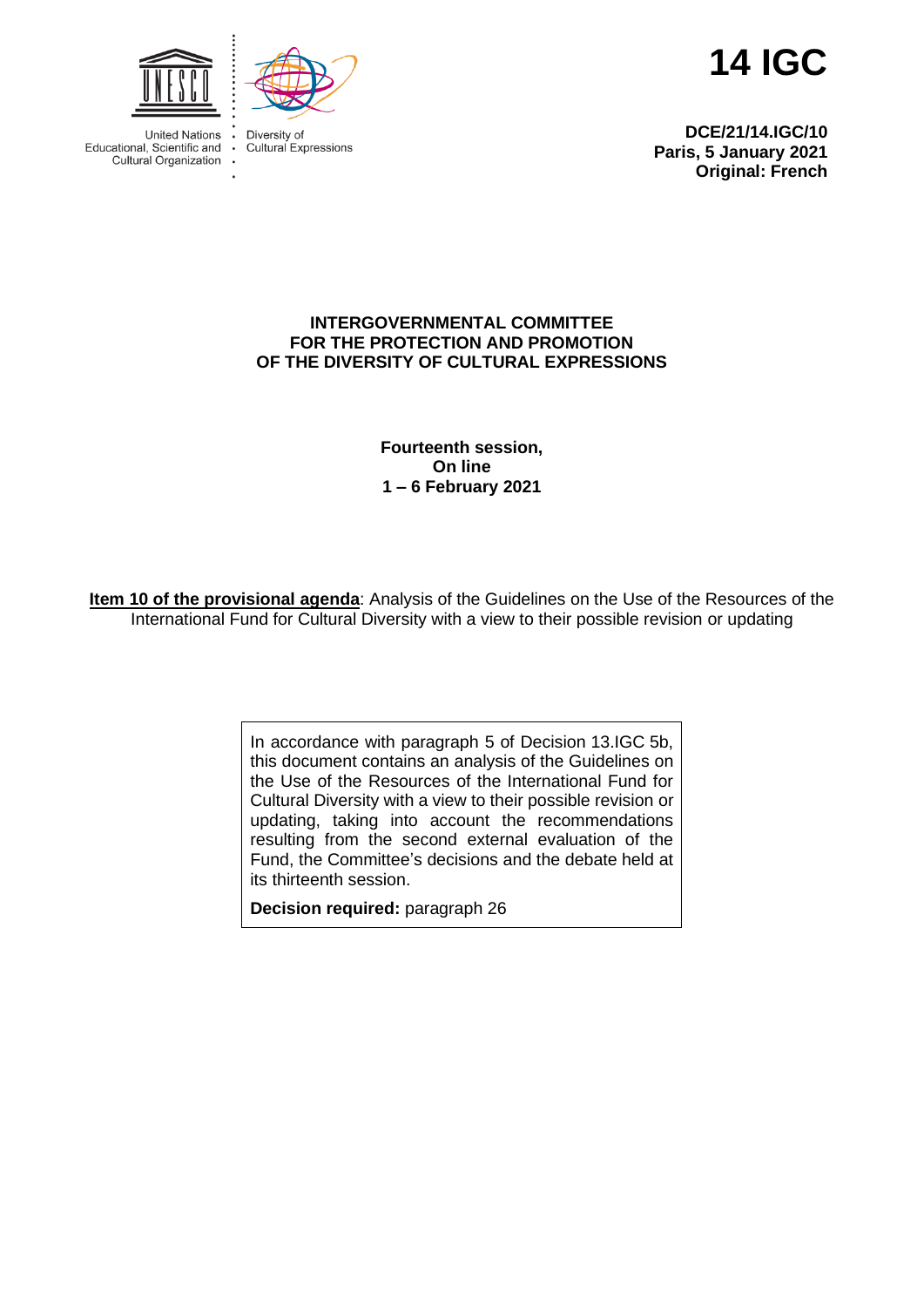## **I. Introduction**

- 1. At its seventh session in June 2019, the Conference of Parties requested the Intergovernmental Committee for the Protection and Promotion of the Diversity of Cultural Expressions (hereinafter "the Committee") to review, if necessary, the Guidelines on the Use of the Resources of the International Fund for Cultural Diversity (hereinafter "IFCD") and to submit the results of that review to the Conference of Parties at its eighth session in June 2021 [\(Resolutions 7.CP 9 and 7.CP 14\)](https://en.unesco.org/creativity/sites/creativity/files/sessions/7cp_resolutions_en.pdf). At its thirteenth session in February 2020, the Committee requested the Secretariat to "prepare an analysis of the Guidelines on the Use of the Resources of the IFCD, in view to revise or update them, taking into account the recommendations resulting from the second external evaluation of the IFCD, the Committee's decisions, and the debate held during this session" and further requested the Secretariat to "present this analysis at its fourteenth session" (Decision [13.IGC 5b\)](https://en.unesco.org/creativity/sites/creativity/files/sessions/13igc_decisions_en.pdf).
- 2. The Guidelines on the Use of the Resources of the IFCD were approved at the second session of the Conference of Parties in 2009 [\(Resolution 2.CP 7\)](https://en.unesco.org/creativity/sites/creativity/files/sessions/221654e.pdf). Following the first evaluation of the IFCD, carried out by UNESCO's Internal Oversight Service (IOS) in 2012, and the decisions taken by the Committee, the Guidelines were revised at the fourth session of the Conference of Parties in 2013 [\(Resolution](https://en.unesco.org/creativity/sites/creativity/files/sessions/221795e.pdf) 4.CP 9).
- 3. In accordance with paragraph 22 of the Guidelines on the Use of the Resources of the IFCD, a second external evaluation of the IFCD was carried out in 2017, resulting in 21 recommendations. A report on the impact of those recommendations was submitted to the Committee, which, after examining it, adopted 17 of them [\(Decision 12.IGC 6\)](https://en.unesco.org/creativity/sites/creativity/files/12igc_decisions_en.pdf). The Committee then examined the monitoring of the implementation status of the 17 recommendations it had adopted and took note of the progress made [\(Decision 13.IGC 5b\)](https://en.unesco.org/creativity/sites/creativity/files/sessions/13igc_decisions_en.pdf). The updated implementation status of the 17 recommendations is presented in document DCE/21/14.ICG/9. Regarding the recommendations pertaining to the fundraising and communication strategy, an evaluation of the 2013-2018 strategy and a draft 2021-2023 strategy are contained in documents DCE/21/14.IGC/11 and DCE/21/14.IGC/INF.11.
- 4. The analysis of the Guidelines on the Use of the Resources of the IFCD presented in this document takes into account the relevant decisions taken by the Committee, the comments made by the Panel of Experts and the lessons learned by the Secretariat when implementing the 17 recommendations resulting from the second external evaluation and adopted by the Committee, including specific evaluations or studies carried out in that context. A summary table presenting the current Guidelines along with considerations on whether they should be revised or updated is annexed to this document.
- **II. Considerations that could lead to a possible revision or updating of the Guidelines on the Use of the Resources of the International Fund for Cultural Diversity**

#### *A lack of understanding of the role of the IFCD as a support mechanism for the implementation of the 2005 Convention*

- 5. Although the IFCD was established under **Article 18 of the Convention** as one of the means by which the Parties endeavour to support "cooperation for sustainable development and poverty reduction to foster the emergence of dynamic cultural sectors in developing countries" (paragraph 1 of the Guidelines, in accordance with Article 14 of the Convention), the various evaluations conducted in recent years agree that its mandate is not widely recognized as being that of the Convention.
- 6. More recently, this lack of understanding of the role of the IFCD as a support mechanism for the implementation of the Convention was highlighted in the evaluation of the 2013-2018 IFCD fundraising and communication strategy contained in document DCE/21/14.IGC/INF.11. It noted that while, for the main donors, most of which were developed countries with a long tradition of support for creativity and culture, the link between the IFCD and the Convention was easy to make, the same was not true for developing countries, *i.e.*, IFCD beneficiary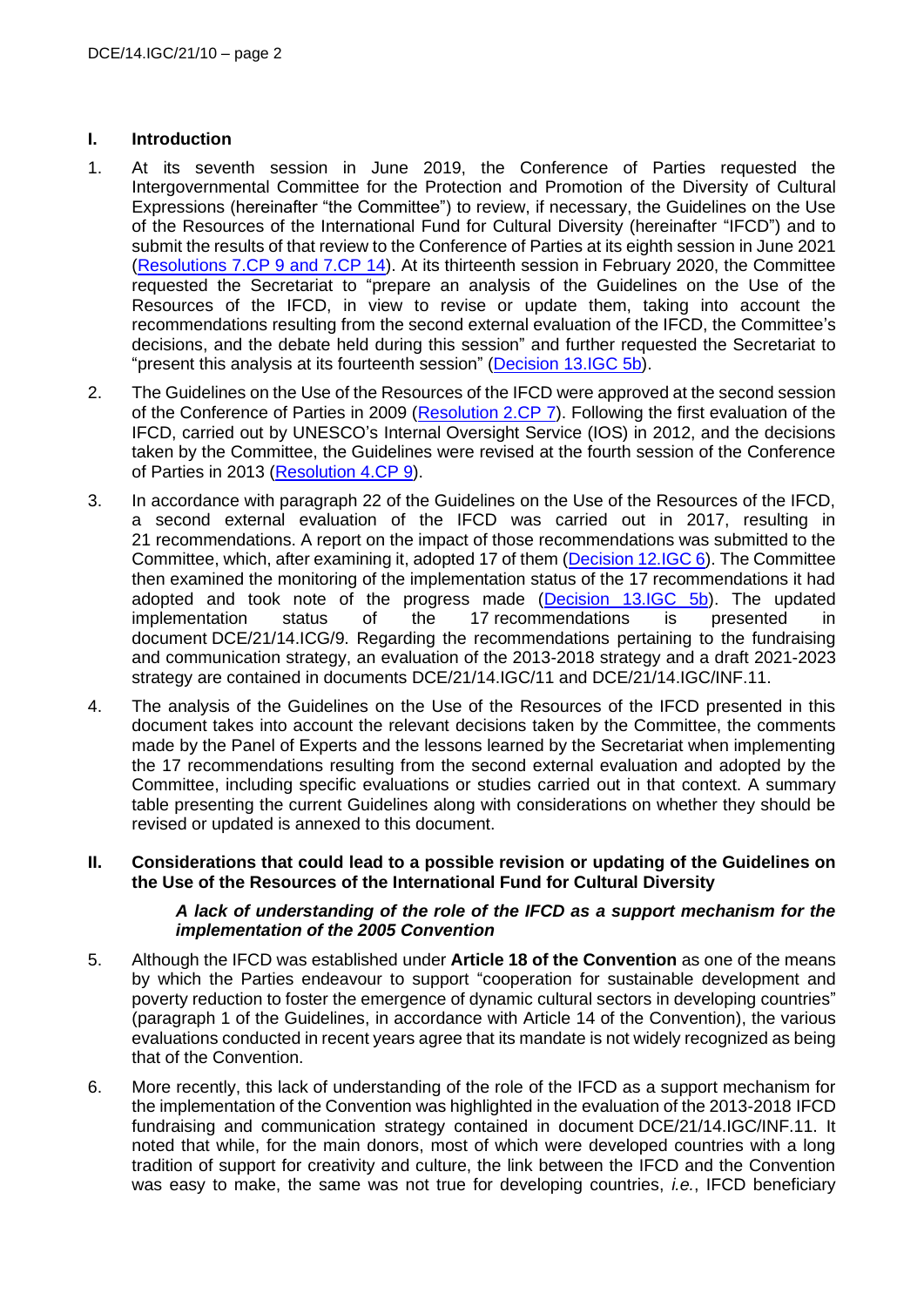countries  $1$ . In that regard, the evaluation of the 2013-2018 IFCD fundraising and communication strategy calls for a better clarification of the IFCD's mandate and the respective roles of the Convention and the Fund, as well as for more specific attention to be paid to the needs and expectations of developing countries.

#### *A trend towards the stagnation of contributions to the IFCD and an exponential increase in the number of projects submitted*

7. Furthermore, an analysis of the Guidelines on the Use of the Resources of the IFCD cannot disregard the trend towards the stagnation of voluntary contributions and the exponential increase in the number of funding applications submitted, particularly in 2020. The highest level of annual voluntary contributions was recorded in 2011, one year after the operationalization of the IFCD, with funds received between 1 January and 30 December 2011 amounting to US\$1,563,216<sup>2</sup>. Since then, although the number of countries contributing to the IFCD has increased significantly, from 16 in 2010 to  $50<sup>3</sup>$  in 2020, the total amount of contributions has been declining steadily, averaging US\$827,275 annually since 2016.



**Figure 1: Evolution of contributions between 2010 and 2020**

8. The need to increase extrabudgetary funding and voluntary contributions was underlined by the open-ended working group on governance, procedures and working methods of the governing bodies of UNESCO<sup>4</sup>. The draft 2021-2023 fundraising and communication strategy proposed in document DCE/21/14.IGC/INF.11, on the basis of the evaluation of the previous strategy for 2013-2018, recognises that Parties' contributions will remain the main source of funding for the IFCD, which, given its multi-donor nature, will struggle to attract contributions from the private sector. The lack of visibility regarding the projects to be funded is, for many, an operational obstacle that cannot be overcome by any fundraising or communication strategy.

<sup>1.</sup> In accordance with the Guidelines on the Use of the Resources of the IFCD, the beneficiaries of the Fund are "Parties to the UNESCO 2005 Convention on the Protection and the Promotion of the Diversity of Cultural Expressions that are recognized by UNCTAD as developing economies, economies in transition and least developed countries".

<sup>2.</sup> See the IFCD financial statements included in [document CE/12/6.IGC/9.](https://en.unesco.org/creativity/sites/creativity/files/sessions/221067e.pdf)

<sup>3.</sup> Number of Parties having contributed to the IFCD between 1 January and 30 November 2020.

<sup>4.</sup> See recommendation 108 (a) in [document DCE/19/7.CP/INF.10.](https://en.unesco.org/creativity/sites/creativity/files/7cp_inf_10_en.pdf)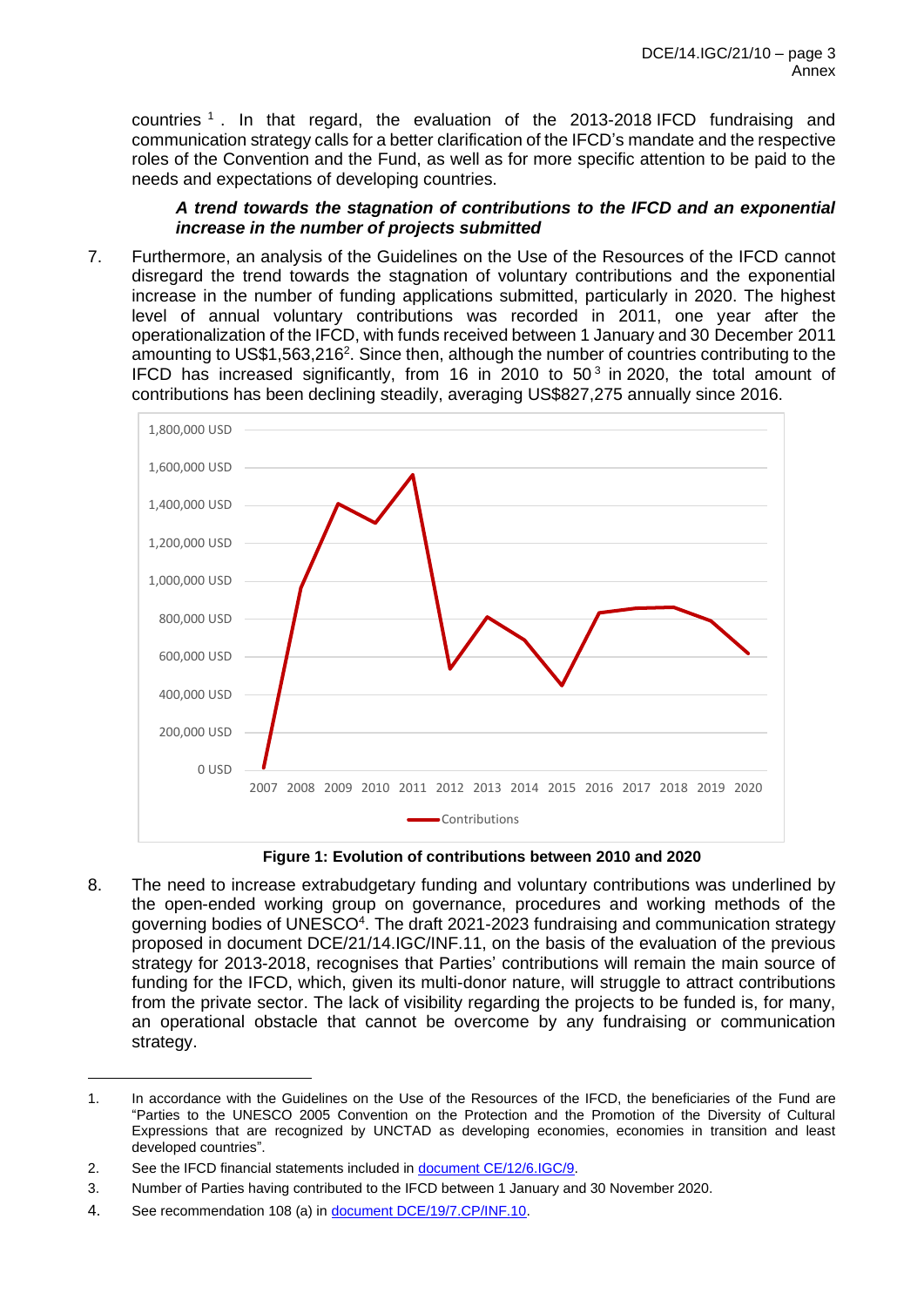- 9. As a result of the continued decline in the total annual contributions to the IFCD, the number of funding applications approved by the Committee has decreased from 17 projects in 2011 to nine projects in 2019. Between 2010 and 2019, the number of funding applications dropped to six in 2015 and 2016. The total amount mobilized annually is still well below the amount that would be needed to finance all the projects awarded 30 points by the Panel of Experts. The 'Committee's decision requesting the Panel of Experts to recommend for approval the highestscoring projects that have obtained at least 30 points, within the limit of funds available [\(Decision 12.IGC 6\)](https://en.unesco.org/creativity/sites/creativity/files/12igc_decisions_en.pdf), has indeed highlighted that, for each cycle of calls for funding applications, several projects that exceed the 30-point mark cannot be approved by the Committee for lack of sufficient resources.
- 10. Such a gap seems to have reached new levels with the eleventh call for funding applications launched in 2020, for which 1,027 applications were submitted by applicants from 102 countries, including 94 eligible countries, an increase of more than 200% compared to the tenth call in 2019. Given the resources available, only six projects have been submitted to the Committee for approval (document DCE/21/14.IGC/8), which represents a success rate of 0.58%. As highlighted in the 2020 narrative report on the IFCD (document DCE/21/14.IGC/7), the efforts of the National Commissions and the Secretariat seem to have resulted in an increase in the number of funding applications submitted, as well as an improvement in their quality, even as the number of projects submitted to the Committee for approval is declining due to a lack of sufficient funding.



**Figure 2: Projects submitted vs. projects approved between 2010 and 2020**

## *Cumbersome procedures that require the mobilization of several stakeholders*

- 11. The second external evaluation of the IFCD underlined that **the pre-selection of projects at the national level remained the weak link in the IFCD calls for funding applications cycle** and strongly recommended strengthening the capacities of the National Commissions, as key actors involved in the application pre-selection process, in concrete areas such as the formation and coordination of a pre-selection panel (Recommendation 5), or the appointment by each National Commission of a focal point in charge of coordinating IFCD-related issues for at least two years (Recommendation 9). It was in the light of that observation that, in 2018, the Committee requested the Secretariat to work on the pre-selection procedure with the National Points of Contact for the Convention, in the event that the National Commissions were not in a position to undertake their responsibilities within the allocated deadlines (Decision [12.IGC 6\)](https://en.unesco.org/creativity/sites/creativity/files/12igc_decisions_en.pdf).
- 12. The Secretariat, for its part, also faces the issue of limited human resources. Since 2010, this issue has been constantly raised by the Committee [\(Decisions 4.IGC 10B and 4.IGC 16\)](https://en.unesco.org/creativity/sites/creativity/files/sessions/224828e.pdf) and reaffirmed in the first evaluation of the IFCD in 2012. The second external evaluation in 2017 found that there were still significant gaps in the Secretariat's human capacities, the most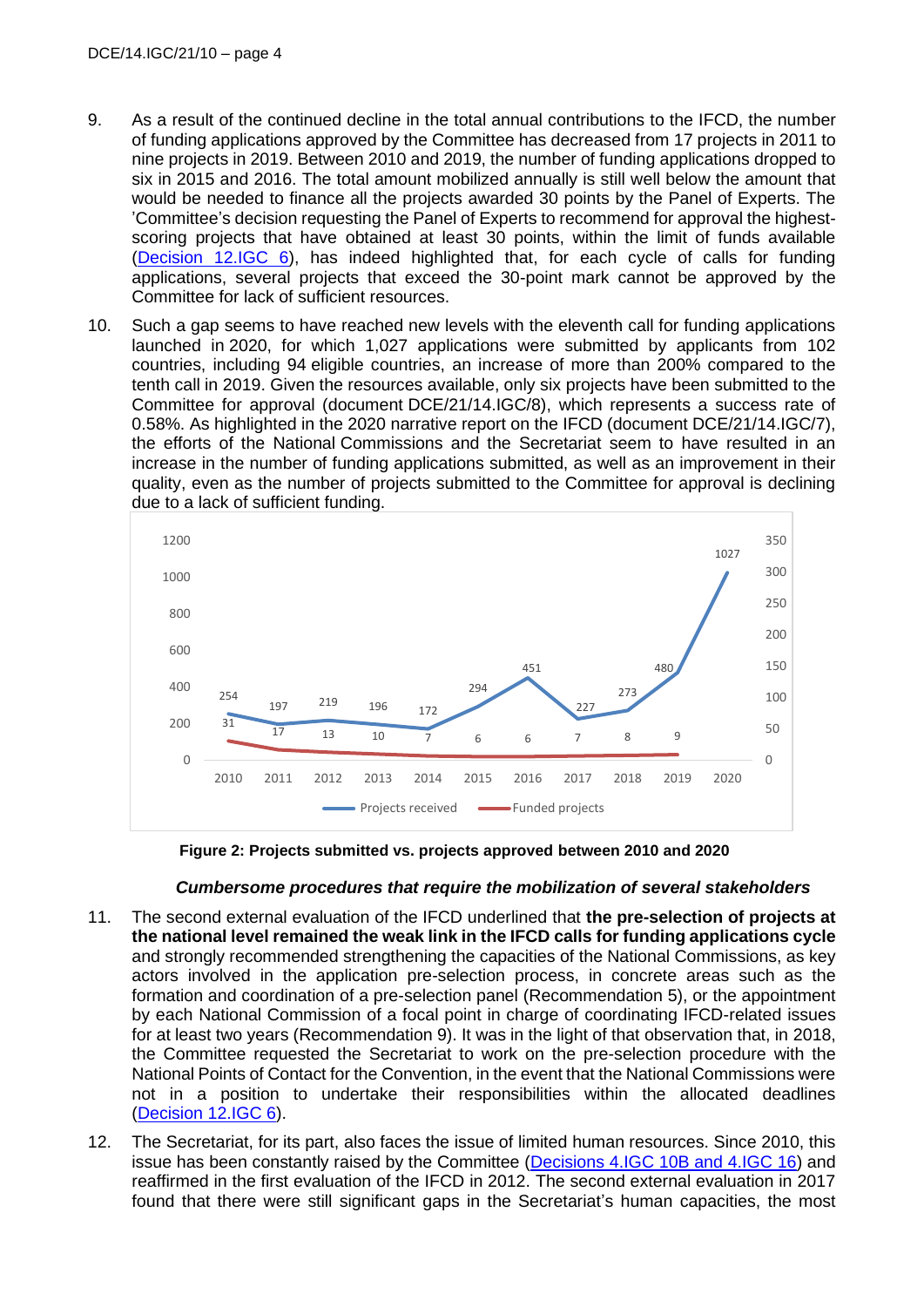obvious being the need for dedicated staff for project monitoring and evaluation and fundraising. If the Secretariat's human resources do not increase, **the annual frequency of calls for funding applications**, as set out in paragraph 13 of the Guidelines on the Use of the Resources of the IFCD, **could be subject to reflection**.

13. Between the launch of the call and the approval of the projects, almost a year elapses, during which the Secretariat must simultaneously take the administrative and financial steps needed to implement the projects approved by the Committee and launch a new call, while continuing to ensure administrative and financial management and follow-up, as well as any programmatic adjustments needed for projects approved by the Committee at previous sessions, but still ongoing. For the annual launch of the call for funding applications, it is not only the human resources of the Secretariat that are mobilized, including those of the field offices, but also those of all parties involved in the submission, selection and evaluation of funding applications (applicants, National Commissions, National Points of Contact for the Convention and Panel of Experts). **The efforts made by all these stakeholders seem disproportionate considering that, on average, less than 2% of the funding applications submitted can be approved by the Committee**.

# *Difficulties in leveraging the impact of funded projects to advocate for the IFCD*

- 14. In accordance with paragraph 10 of the Guidelines on the Use of the Resources of the IFCD, the following are entitled to benefit from projects: a) all developing countries that are Parties to the Convention; b) non-governmental organizations (hereinafter "NGOs") from developing countries, Parties to the Convention, that meet the definition of civil society and the criteria regulating the admission of its representatives to meetings of the organs of the Convention as set out in the operational guidelines on the role and participation of civil society; c) international non-governmental organizations (hereinafter "INGOs") that meet the definition of civil society and the criteria regulating the admission of its representatives to meetings of the organs of the Convention as set out in the operational guidelines on the role and participation of civil society; and d) micro, small and medium-sized enterprises in the private sector active in the field of culture in developing countries that are Parties to the Convention, within the limits of the available amounts of contributions from the private sector, in accordance with the national legislation of the Parties concerned. As the amounts paid by the private sector have so far been minimal, no funding applications could be considered for this last category of potential beneficiaries.
- 15. As shown by Figure 3, since the IFCD became operational, almost three quarters (74%) of the funding granted have gone to projects submitted by NGOs and INGOs. However, according to paragraph 2 of the Guidelines on the Use of the Resources of the IFCD, its main objective is "to invest in projects that lead to structural change through the introduction and/or elaboration of policies and strategies that have a direct effect on the creation, production,



**Figure 3: Funding distribution by type of beneficiary**

distribution of and access to a diversity of cultural expressions, including cultural goods, services and activities, as well as through the reinforcement of institutional infrastructures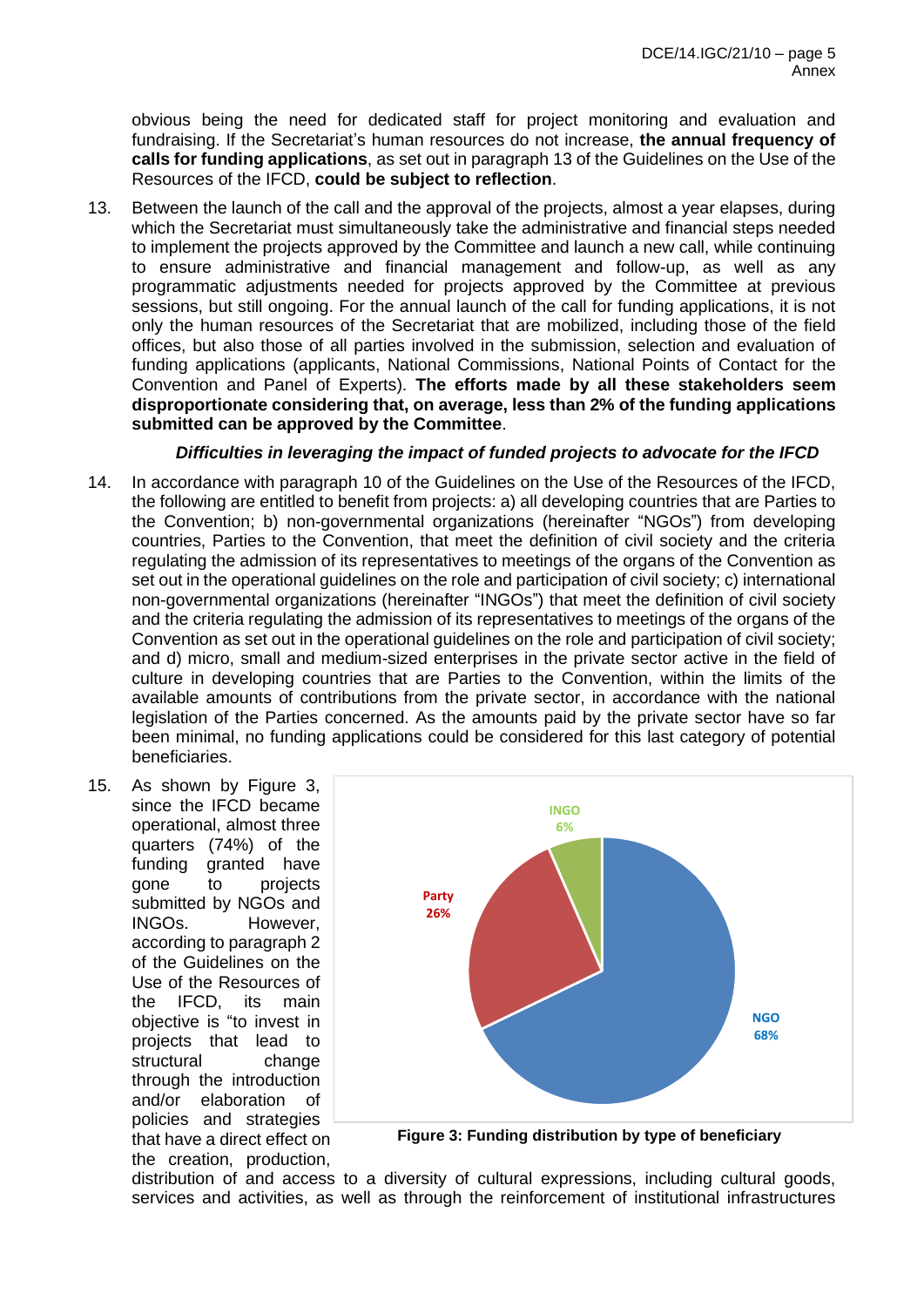deemed necessary to support viable cultural industries at the local and regional levels". In many countries, however, NGOs and INGOs have little political leverage and, as a result, their ability to influence policies and strategies and thus trigger structural change may appear limited.

- 16. As an example, the independent evaluations of the projects financed in Uruguay and Zimbabwe, the main conclusions of which are contained in document DCE/21/14.IGC/9, reveal that, while **these projects strengthened the beneficiary organizations**, enabling them to create new partnerships, secure financial contributions from other donors, join professional networks and, in some cases, pursue their activities beyond IFCD financial support, **their impact on public policies or strategies in the field of the creation, production, distribution of and access to a diversity of cultural expressions was limited** when the projects were not integrated into an "ecosystem" of initiatives (public and private) pursuing similar objectives, or when those organizations did not have a privileged link with policymakers. As a result, projects intended to have an impact on local policies were more successful than those intended to have an influence at the national level.
- 17. **This lack of visible results beyond a strictly local scale is cited by some Parties as a deterrent to making voluntary contributions to the IFCD.** The evaluation of the 2013-2018 fundraising and communication strategy contained in document DCE/21/14.IGC/INF.11 notes that one of the obstacles to IFCD investments is precisely the low impact at the national level. It points out that, prior to granting funding, several donors would like to have more evidence of the structural changes triggered by projects or a convincing explanation of the medium and long-term impact of funded projects beyond the local level.

# *Unclear pre-selection and evaluation criteria*

- 18. Among the recommendations resulting from the second external evaluation of the IFCD adopted and considered urgent by the Committee was one "to conduct random IFCD project independent evaluations in order to build a knowledge base on the projects and extract lessons from the different experiences" (Recommendation 13, [Decision 12.IGC 6\)](https://en.unesco.org/creativity/sites/creativity/files/12igc_decisions_en.pdf). Although such evaluations are envisaged in paragraph 23 of the Guidelines on the Use of the Resources of the IFCD and the approved budget for 2020-2021 provides resources for this purpose, the modalities and criteria for undertaking such evaluations have not, to date, been specified by the Committee. In addition, a study of existing practices in other organizations with a strong culture of learning about funding culture or social change revealed that, when the funding organization did not have sufficient resources, the steps to evaluate and exploit the results were also taken by the organizations responsible for implementing the projects. Thus, in order to have additional information on the project's achievements and not depend solely on the declarations of the beneficiary organizations, the funding body may ask them to provide a percentage of the budget for financing the evaluation of the project.
- 19. Another of the recommendations adopted by the Committee concerns the attention to be devoted to the beneficiaries' implementation capacity as a determining factor for the future impact that the funded projects might have at the national level (Recommendation 21, Decision [12.IGC 6\)](https://en.unesco.org/creativity/sites/creativity/files/12igc_decisions_en.pdf). Although it was recommended that more weight be given to this aspect in the selection and evaluation process, the practical arrangements for implementing this recommendation are not, to date, reflected in the Guidelines on the Use of the Resources of the IFCD.
- 20. Although the projects evaluated in Uruguay and Zimbabwe represent only a sample of the projects funded by the IFCD, their evaluation shows that the **assessment of the risks** associated with project implementation is insufficiently taken into account in the preparation of funding applications.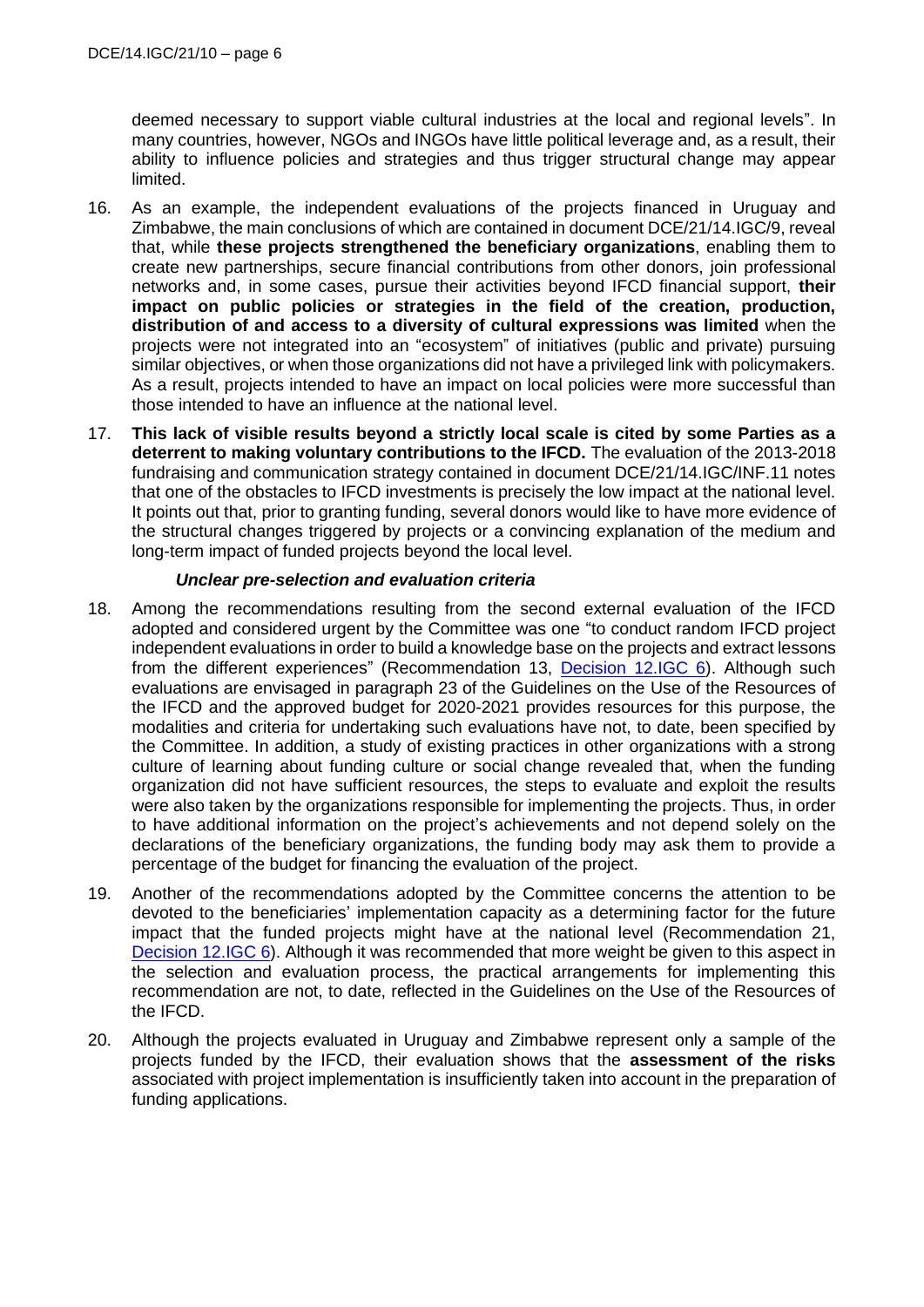- 21. Three other evaluation criteria arising from the recommendations adopted by the Committee are not reflected in the Guidelines on the Use of the Resources of the IFCD:
	- criteria for promoting certain geographic regions to fine-tune project selection (Recommendation 6)<sup>5</sup> ,
	- criteria for positively discriminating project proposals that include concrete actions aiming at increasing women's representation in key areas of cultural life and/or challenging traditional women's roles (Recommendation 15),
	- extra criteria (implementation capacity of the organization responsible for implementing the project, risk assessment, etc.) making it possible to better differentiate between the funding applications obtaining at least 30 points submitted to the Committee for approval (Recommendation 6).

#### *Capacity-building and/or technical assistance programmes attract higher levels of voluntary contributions than the IFCD*

- 22. The capacity-building and/or technical assistance programmes implemented by the Secretariat, mostly supported by voluntary contributions, contribute directly to the IFCD's main objective of leading to structural changes in the cultural and creative industries. Examples include capacity building on the participatory monitoring of cultural policies or on the development and implementation of regulatory frameworks in the field of cultural and creative industries, or technical assistance for the elaboration or updating of legislation and regulations to improve the status of the artist<sup>6</sup>. These programmes, which currently attract higher levels of voluntary contributions than the IFCD, show that some contributors, as well as developing countries that are Parties to the Convention, are more in demand for capacity building and/or technical assistance than for grants.
- 23. As mentioned above, while funding for projects designed and implemented predominantly by NGOs remains relevant and the very large number of funding applications received in 2020 only serves as a reminder of that, in accordance with Article 18.5 of the Convention, the Committee may be receptive to other forms of assistance relating to specific projects that it may deem appropriate to approve<sup>7</sup>. As an example, the Committee requested the Secretariat to set up an assistance programme dedicated to the implementation of the Convention in the digital environment through peer-learning, information-sharing and advocacy initiatives, in particular among policymakers in developing countries, to support Parties in implementing the Convention in the digital environment (Decision [13.IGC 7\)](https://en.unesco.org/creativity/sites/creativity/files/sessions/13igc_decisions_en.pdf). A concept note for that programme is contained in document DCE/14.IGC/21/14. If the Committee decides to approve it, Parties interested in supporting this programme could channel their contributions through the IFCD.
- 24. If the Committee wished to consider and approve such programmes, or others that could be designed to meet the assistance needs expressed by Parties in the future, the synergies between funding applications and programmes would undoubtedly be strengthened and the image of the IFCD as a financial mechanism for the implementation of the Convention enhanced. It may be relevant to ask whether there might not be a way to remove one of the obstacles to the payment of voluntary contributions to the IFCD, namely the lack of understanding of the role of the IFCD in the implementation of the Convention and the difficulty of measuring the impact of projects approved by the Committee. For the time being, paragraph 4 of the Guidelines on the Use of the Resources of the IFCD stipulates that the Fund "given its multi-donor nature, cannot receive tied or earmarked contributions".

<sup>5</sup>. To implement this recommendation, the Committee requested the coordinator of the Panel of Experts to attribute one bonus point to projects from countries that have never received funding [\(Decision 12.IGC 6\)](https://en.unesco.org/creativity/sites/creativity/files/12igc_decisions_en.pdf).

<sup>6.</sup> For further details, refer to the Secretariat's report for 2020 in document DCE/21/14.IGC/4.

<sup>7.</sup> Article 18.5: "The Intergovernmental Committee may accept contributions and other forms of assistance for general and specific purposes relating to specific projects, provided that those projects have been approved by it".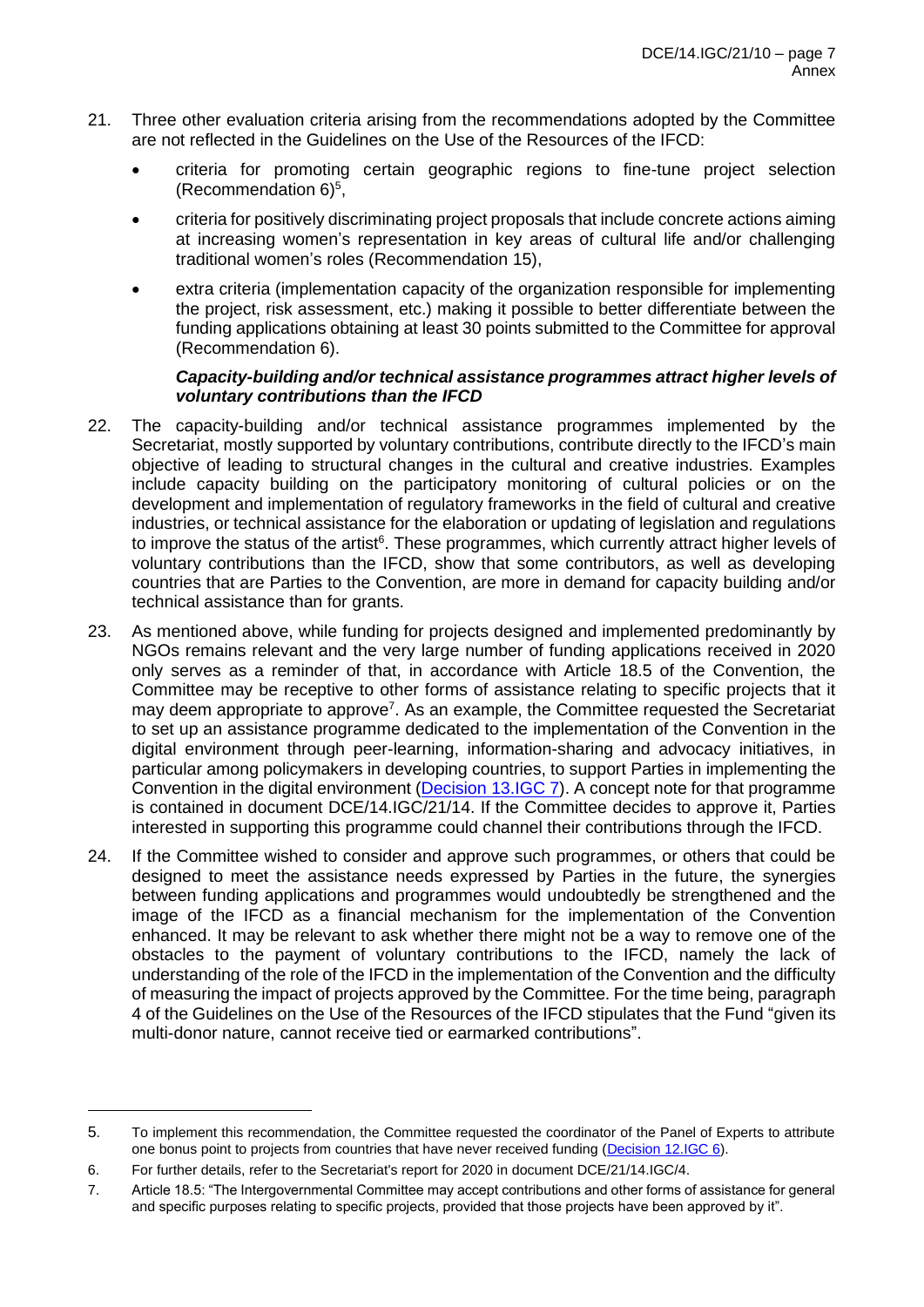### **III. Possible next steps**

- 25. On the basis of the observations and analyses presented above, the Committee is invited to decide, at the request of the Conference of Parties [\(Resolution 7.CP 9\)](https://en.unesco.org/creativity/sites/creativity/files/sessions/7cp_resolutions_en.pdf), on the need for a possible revision or updating of the Guidelines on the Use of the Resources of the IFCD. To that end, the Committee may also wish to consider the following comments:
	- the Guidelines on the Use of the Resources of the IFCD were last revised in 2013 [\(Resolution 4.CP](https://en.unesco.org/creativity/sites/creativity/files/sessions/221795e.pdf) 9) following the first evaluation of the IFCD conducted by IOS;
	- the second external evaluation of the IFCD was carried out in 2017 and led to the adoption of 17 recommendations by the Committee [\(Decision](https://en.unesco.org/creativity/sites/creativity/files/12igc_decisions_en.pdf) 12.IGC 6), which have already been implemented or are being implemented for those that require ongoing monitoring;
	- since 2013, following the two evaluations of the IFCD and the Committee's decisions, improvements have been made to the procedures for funding applications and the selection and evaluation of those applications, with a view to making the Fund more efficient and transparent, but they are not spelled out in the Guidelines on the Use of the Resources of the IFCD;
	- the holding of Committee sessions at the beginning of the year [\(Decision](https://en.unesco.org/creativity/sites/creativity/files/12igc_decisions_en.pdf) 12.IGC 13 and [Resolution 7.CP.10\)](https://en.unesco.org/creativity/sites/creativity/files/sessions/7cp_resolutions_en.pdf) requires an adjustment to the calendar of the IFCD cycle.
- 26. The Committee may wish to adopt the following decision:

# **DRAFT DECISION 14.IGC 10**

*The Committee,*

- *1. Having examined document DCE/21/14.IGC/10 and its annex,*
- *2. Recalling Resolutions 7.CP 9 and 7.CP 14 and Decision 13.IGC 5b,*
- *3. Takes note of the Secretariat's analysis of the Guidelines on the Use of the Resources of the International Fund for Cultural Diversity with a view to their possible revision or updating,*
- *4. Decides to update and revise the Guidelines on the Use of the Resources of the International Fund for Cultural Diversity;*
- *5. Requests the Secretariat to submit to it, at its fifteenth session, preliminary draft Guidelines on the Use of the Resources of the International Fund for Cultural Diversity, updated and revised, taking into account the decisions taken by it thereon, the recommendations of the second external evaluation of the IFCD adopted by it and the debates held during the present session.*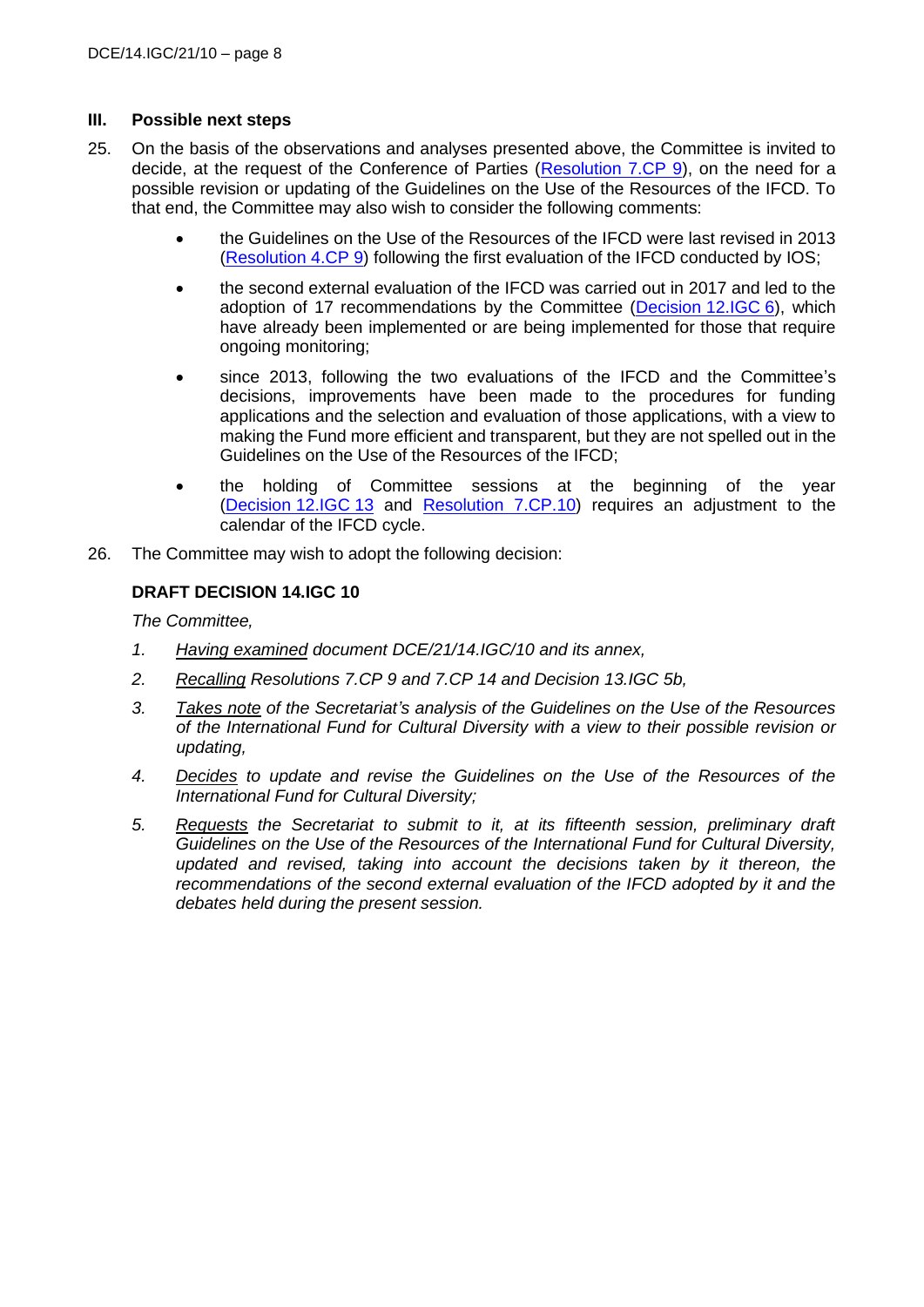**ANNEX Analytical table of the Guidelines on the Use of the Resources of the IFCD**

| Guidelines on the Use of the Resources of the                                                                                                                                                                                                                                                                                                                                                                                                                                                                                                                                                     | <b>Comments</b> |                                                                                                                                                                                                                                                                                                                                                                                                                                                                                                                                                           |
|---------------------------------------------------------------------------------------------------------------------------------------------------------------------------------------------------------------------------------------------------------------------------------------------------------------------------------------------------------------------------------------------------------------------------------------------------------------------------------------------------------------------------------------------------------------------------------------------------|-----------------|-----------------------------------------------------------------------------------------------------------------------------------------------------------------------------------------------------------------------------------------------------------------------------------------------------------------------------------------------------------------------------------------------------------------------------------------------------------------------------------------------------------------------------------------------------------|
| <b>International Fund for Cultural Diversity</b><br>approved by the Conference of Parties at its second<br>session (2009) and revised at its fourth session (2013)                                                                                                                                                                                                                                                                                                                                                                                                                                | Update          | <b>Revision</b>                                                                                                                                                                                                                                                                                                                                                                                                                                                                                                                                           |
| <b>Strategic considerations and objectives</b>                                                                                                                                                                                                                                                                                                                                                                                                                                                                                                                                                    |                 |                                                                                                                                                                                                                                                                                                                                                                                                                                                                                                                                                           |
| 1.<br>The purpose of the International Fund for Cultural<br>Diversity (IFCD) is to finance projects and activities<br>approved by the Intergovernmental Committee<br>(herein after "the Committee") on the basis of<br>guidelines determined by the Conference of Parties,<br>notably to facilitate international cooperation for<br>sustainable development and poverty reduction to<br>foster the emergence of dynamic cultural sectors in<br>developing countries" <sup>1</sup> , in accordance with Article 14<br>of the Convention (Article 3 of the Financial<br>Regulations of the IFCD).' | Not applicable. | No comments.                                                                                                                                                                                                                                                                                                                                                                                                                                                                                                                                              |
| 2.<br>The main objective of the IFCD is to invest in projects<br>that lead to structural change through the introduction<br>and/or elaboration of policies and strategies that have<br>a direct effect on the creation, production, distribution<br>of and access to a diversity of cultural expressions,<br>including cultural goods, services and activities, as<br>well as through the reinforcement of institutional<br>infrastructures deemed necessary to support viable<br>cultural industries at the local and regional levels.                                                           | Not applicable. | Article 18.5 of the Convention provides that "The<br>Committee<br>Intergovernmental<br>accept<br>may<br>contributions and other forms of assistance for<br>general and specific purposes relating to specific<br>projects, provided that those projects have been<br>approved by it".<br>IFCD resources could thus also be used for general<br>purposes approved by the Committee such as, for<br>example, capacity-building programmes on specific<br>areas of the Convention.<br>Second external evaluation of the IFCD (document<br>DCE/17/11.IGC/7b). |

<sup>1.</sup> Parties to the UNESCO 2005 Convention on the Protection and the Promotion of the Diversity of Cultural Expressions that are recognized by UNCTAD as developing economies, economies in transition and least developed countries.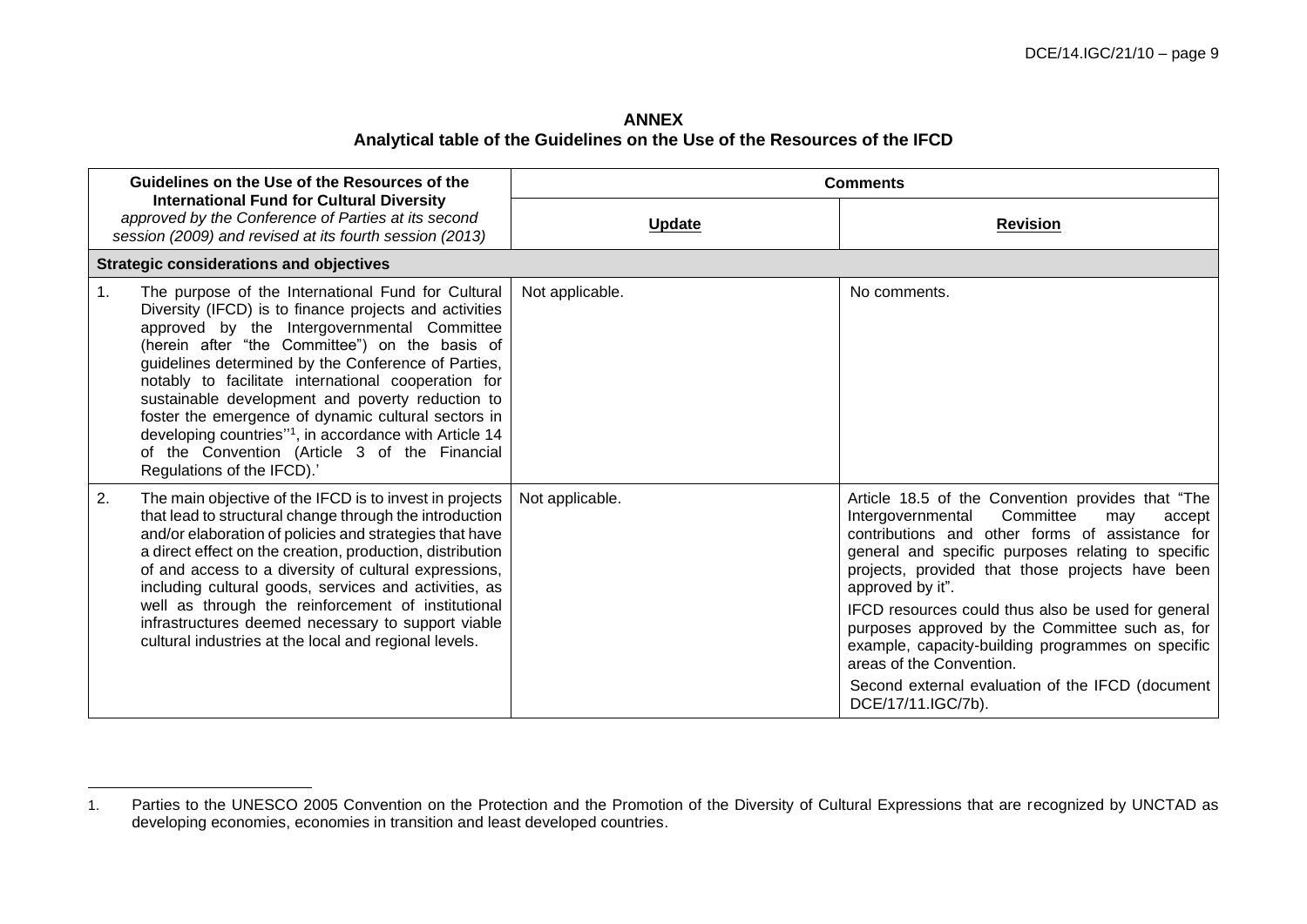| Guidelines on the Use of the Resources of the                                                                                                                      | <b>Comments</b>                                                                                                                                                                                                                                                                                                                                                                                                                                                                                                                                                                                                                                                                                                |                                                                                                                                                                       |                                                                                                                                                                                                                                                                                                                                                                                                                                                                                                                               |
|--------------------------------------------------------------------------------------------------------------------------------------------------------------------|----------------------------------------------------------------------------------------------------------------------------------------------------------------------------------------------------------------------------------------------------------------------------------------------------------------------------------------------------------------------------------------------------------------------------------------------------------------------------------------------------------------------------------------------------------------------------------------------------------------------------------------------------------------------------------------------------------------|-----------------------------------------------------------------------------------------------------------------------------------------------------------------------|-------------------------------------------------------------------------------------------------------------------------------------------------------------------------------------------------------------------------------------------------------------------------------------------------------------------------------------------------------------------------------------------------------------------------------------------------------------------------------------------------------------------------------|
| <b>International Fund for Cultural Diversity</b><br>approved by the Conference of Parties at its second<br>session (2009) and revised at its fourth session (2013) |                                                                                                                                                                                                                                                                                                                                                                                                                                                                                                                                                                                                                                                                                                                | Update                                                                                                                                                                | <b>Revision</b>                                                                                                                                                                                                                                                                                                                                                                                                                                                                                                               |
|                                                                                                                                                                    |                                                                                                                                                                                                                                                                                                                                                                                                                                                                                                                                                                                                                                                                                                                |                                                                                                                                                                       | Draft of the new fundraising strategy for the<br>International Fund for Cultural Diversity 2021-2023<br>(document DCE/21/14.IGC/INF.11).                                                                                                                                                                                                                                                                                                                                                                                      |
| 3.                                                                                                                                                                 | IFCD<br>demonstrate the value and<br>projects<br>opportunities that the cultural industries bring to<br>sustainable development processes, in particular to<br>economic growth and the promotion of a decent<br>quality of life.                                                                                                                                                                                                                                                                                                                                                                                                                                                                               | Not applicable.                                                                                                                                                       | No comments.                                                                                                                                                                                                                                                                                                                                                                                                                                                                                                                  |
| 4.                                                                                                                                                                 | The IFCD is managed as a Special Account pursuant<br>to Article 1.1 of its Financial Regulations and, given<br>its multi-donor nature, cannot receive tied or<br>earmarked contributions.                                                                                                                                                                                                                                                                                                                                                                                                                                                                                                                      | Following the revision of the IFCD's Financial<br>Regulations in 2019 (Resolution 7 CP 9),<br>reference should now be made to Article 1.2<br>of the said Regulations. | In accordance with Article 18.5 of the Convention,<br>which provides that "[t]he Intergovernmental<br>Committee may accept contributions and other forms<br>of assistance for general and specific purposes<br>relating to specific projects, provided that those<br>projects have been approved by it", the IFCD should<br>be able to receive contributions tied or earmarked for<br>"general or specific purposes relating to specific<br>projects, provided that those projects have been<br>approved by [the Committee]". |
| 5.                                                                                                                                                                 | Use of the IFCD's resources must be consistent with<br>the spirit and provisions of the Convention. Pursuant<br>to Article 18.3(a) and 18.7, Parties shall endeavour to<br>provide voluntary contributions on an annual basis.<br>The Committee encourages Parties to provide<br>contributions on an annual basis, the amount being<br>at least equal to 1% of their contribution to the<br>UNESCO budget. The resources of the IFCD will be<br>used to fund projects in developing countries. Public<br>development aid which is not tied may be used to<br>fund the activities of the IFCD for projects approved<br>by the Committee in accordance with the provisions<br>governing UNESCO Special Accounts. | Not applicable.                                                                                                                                                       | In accordance with Article 18.5 of the Convention,<br>which provides that "[t]he Intergovernmental<br>Committee may accept contributions and other forms<br>of assistance for general and specific purposes<br>relating to specific projects, provided that those<br>projects have been approved by it", the IFCD should<br>be able to receive contributions tied or earmarked for<br>"general or specific purposes relating to specific<br>projects, provided that those projects have been<br>approved by [the Committee]". |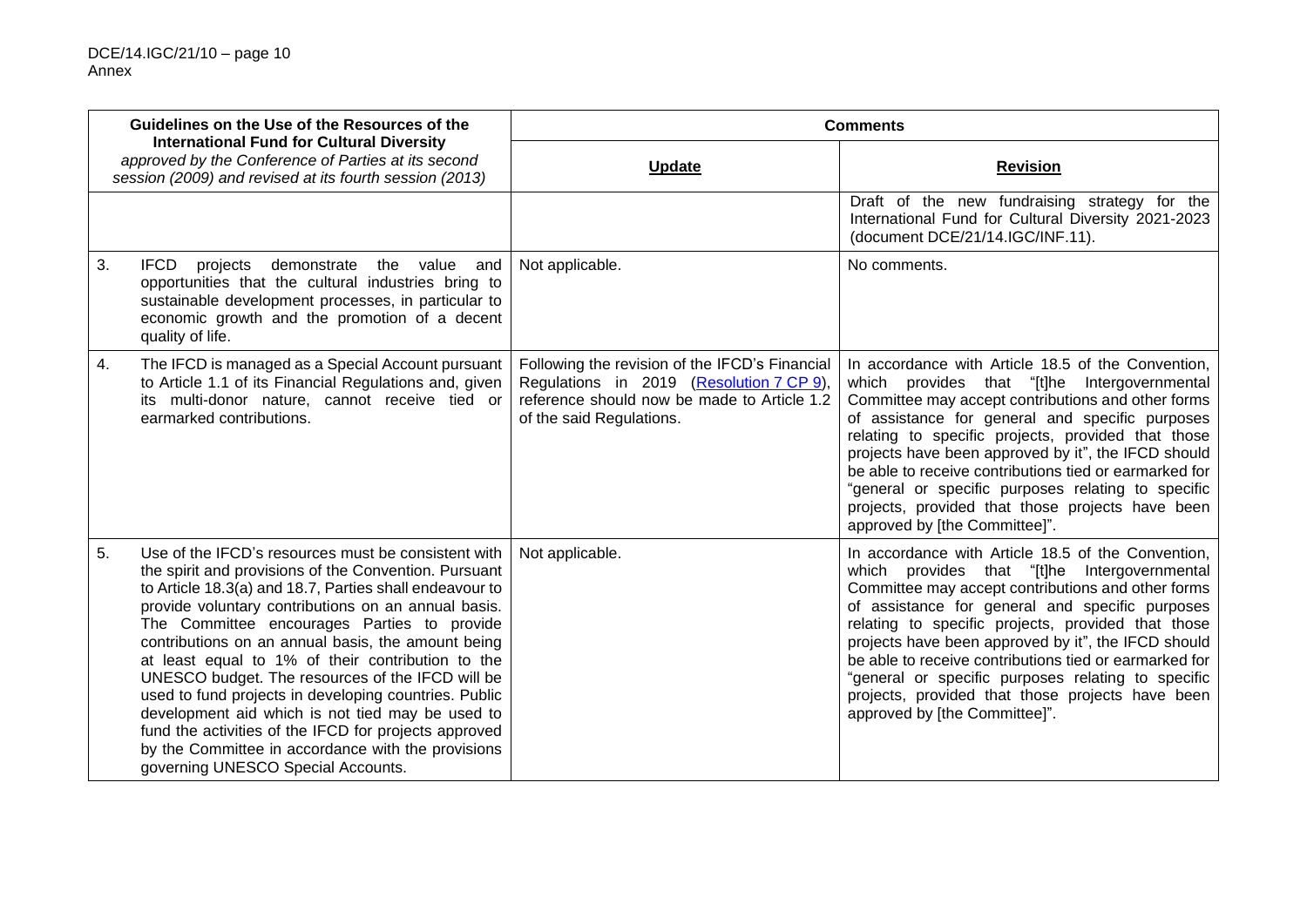| 6. |      | In managing the IFCD, the Committee shall ensure<br>that the use of the resources:                                                                                                                                               | Not applicable. | No comments. |
|----|------|----------------------------------------------------------------------------------------------------------------------------------------------------------------------------------------------------------------------------------|-----------------|--------------|
|    |      | 6.1. meets the programmatic and strategic<br>priorities established by the Committee;                                                                                                                                            |                 |              |
|    |      | 6.2. meets the needs and priorities of beneficiary<br>developing countries;                                                                                                                                                      |                 |              |
|    | 6.3. | promotes South-South and North-South-South<br>cooperation;                                                                                                                                                                       |                 |              |
|    | 6.4. | contributes to achieving concrete and<br>sustainable results as well as structural<br>impacts in the cultural field;                                                                                                             |                 |              |
|    | 6.5. | respects the principle of ownership by the<br>beneficiaries;                                                                                                                                                                     |                 |              |
|    | 6.6. | respects, to the extent possible, an equitable<br>geographical distribution of the resources of<br>the IFCD and gives priority to Parties who have<br>not yet benefited or who have benefited the<br>least from these resources; |                 |              |
|    | 6.7. | satisfies<br>the<br>financial<br>principle<br>of<br>accountability, as understood within the United<br>Nations system;                                                                                                           |                 |              |
|    | 6.8. | satisfies the need for funds to be spent<br>principally on project activities and ensuring<br>minimum overhead costs as referred to in<br>paragraph 15.7;                                                                        |                 |              |
|    |      | 6.9. avoids spreading resources too thinly or<br>supporting sporadic activities;                                                                                                                                                 |                 |              |
|    |      | 6.10. promotes gender equality;                                                                                                                                                                                                  |                 |              |
|    |      | 6.11. promotes the participation of various social<br>groups as identified in Article 7 of the<br>Convention in the creation, production,<br>dissemination, distribution and enjoyment of<br>diverse cultural expressions;       |                 |              |
|    |      | 6.12. complements other international<br>funds<br>covering similar fields without, however,<br>compromising the IFCD's possibility to provide<br>funding to projects that have already received                                  |                 |              |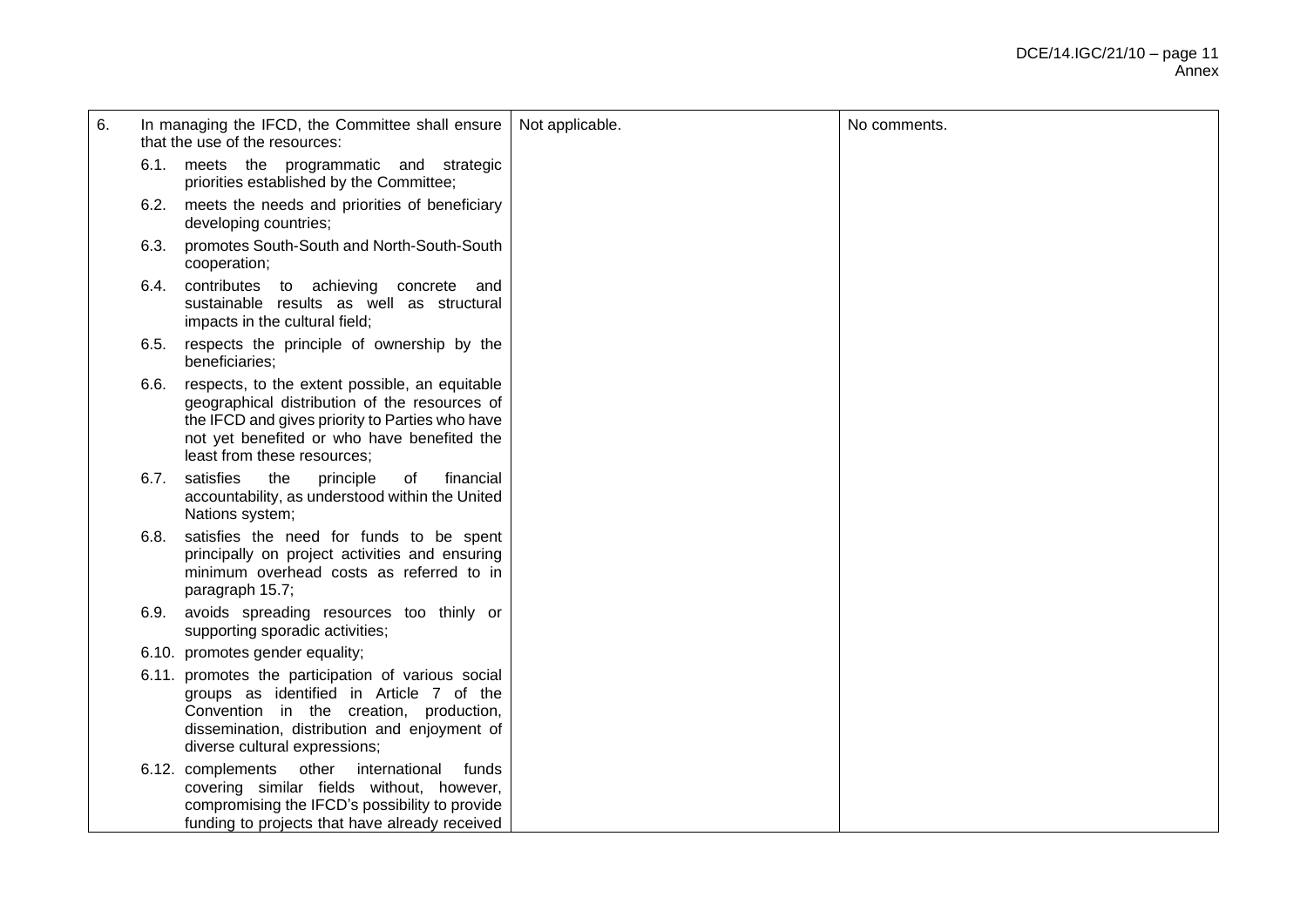| Guidelines on the Use of the Resources of the                                                                                                                                                                                                                                                                                                                                                                                                                                                                                                                                                                                                                                                                                                                                                                                                                                                                                                                                   | <b>Comments</b> |                                                                                                                                                                                                                                                                                                                                                                                                                                                                                                                                                          |
|---------------------------------------------------------------------------------------------------------------------------------------------------------------------------------------------------------------------------------------------------------------------------------------------------------------------------------------------------------------------------------------------------------------------------------------------------------------------------------------------------------------------------------------------------------------------------------------------------------------------------------------------------------------------------------------------------------------------------------------------------------------------------------------------------------------------------------------------------------------------------------------------------------------------------------------------------------------------------------|-----------------|----------------------------------------------------------------------------------------------------------------------------------------------------------------------------------------------------------------------------------------------------------------------------------------------------------------------------------------------------------------------------------------------------------------------------------------------------------------------------------------------------------------------------------------------------------|
| <b>International Fund for Cultural Diversity</b><br>approved by the Conference of Parties at its second<br>session (2009) and revised at its fourth session (2013)                                                                                                                                                                                                                                                                                                                                                                                                                                                                                                                                                                                                                                                                                                                                                                                                              | <b>Update</b>   | <b>Revision</b>                                                                                                                                                                                                                                                                                                                                                                                                                                                                                                                                          |
| or could receive financial assistance from a<br>third party.                                                                                                                                                                                                                                                                                                                                                                                                                                                                                                                                                                                                                                                                                                                                                                                                                                                                                                                    |                 |                                                                                                                                                                                                                                                                                                                                                                                                                                                                                                                                                          |
| <b>Areas of intervention</b>                                                                                                                                                                                                                                                                                                                                                                                                                                                                                                                                                                                                                                                                                                                                                                                                                                                                                                                                                    |                 |                                                                                                                                                                                                                                                                                                                                                                                                                                                                                                                                                          |
| 7.<br>Funds will be allocated:<br>7.1. For projects that:<br>7.1.1. introduce and/or develop policies and<br>strategies that have a direct effect on the<br>creation, production, distribution, and<br>access to a diversity of cultural goods,<br>services and activities;<br>7.1.2. strengthen corresponding institutional<br>infrastructure <sup>2</sup> , including professional<br>organizational<br>capacities<br>and<br>structures, deemed necessary to<br>support viable local and regional cultural<br>industries and markets in developing<br>countries:<br>For assistance for participation, within the<br>7.2.<br>limits of funding decided by the Committee.<br>This assistance may cover:<br>7.2.1. the cost of participation of public or<br>private organizations or individuals from<br>developing countries invited by the<br>Committee to its<br>meetings<br>for<br>consultation on specific issues in<br>conformity with Article 23.7 of the<br>Convention; | Not applicable. | The possible revision of paragraph 2 of the<br>Guidelines currently in force should be reflected here.<br>Such a revision could be guided by:<br>the lack of understanding of the links<br>$\bullet$<br>between the IFCD and the implementation of<br>the Convention;<br>under Article 18.5 of the Convention, the<br>Committee may decide to complement the<br>offer of financial assistance to projects<br>submitted predominantly by NGOs with<br>programmes approved by the Committee to<br>cover needs, other than grants, expressed<br>by Parties. |

<sup>2</sup> Institutional infrastructure is to be understood as any public, collective and professional organizational structures (excluding working space and equipment, physical construction or restoration of buildings), capacities as well as legislative (legal) and administrative provisions deemed necessary for the implementation of policies.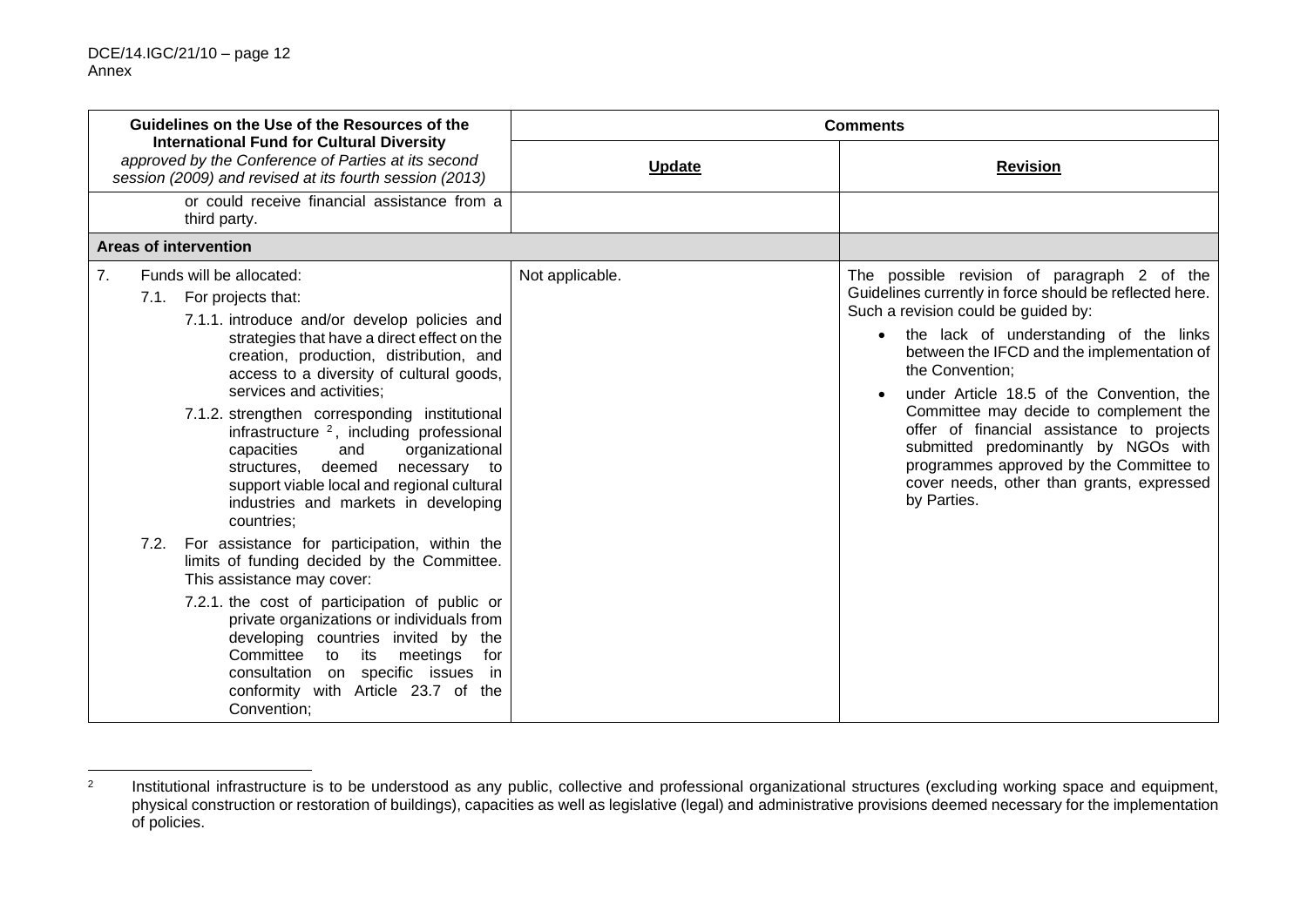|    | Guidelines on the Use of the Resources of the                                                                                                                                                                                                                                                                                                                         |                                                                                                                                                                                                                            | <b>Comments</b>                                                                                                                                                                                                                                                                                                                                                               |
|----|-----------------------------------------------------------------------------------------------------------------------------------------------------------------------------------------------------------------------------------------------------------------------------------------------------------------------------------------------------------------------|----------------------------------------------------------------------------------------------------------------------------------------------------------------------------------------------------------------------------|-------------------------------------------------------------------------------------------------------------------------------------------------------------------------------------------------------------------------------------------------------------------------------------------------------------------------------------------------------------------------------|
|    | <b>International Fund for Cultural Diversity</b><br>approved by the Conference of Parties at its second<br>session (2009) and revised at its fourth session (2013)                                                                                                                                                                                                    | <b>Update</b>                                                                                                                                                                                                              | <b>Revision</b>                                                                                                                                                                                                                                                                                                                                                               |
|    | 7.2.2. the cost of participation at the meetings<br>of the organs of the Convention by<br>government experts from least-<br>developed countries that are members<br>of the Committee, upon their request.<br>Requests must reach the Secretariat of<br>the Convention at least two months<br>before each session of the Committee or<br>of the Conference of Parties; |                                                                                                                                                                                                                            |                                                                                                                                                                                                                                                                                                                                                                               |
|    | 7.3. For the evaluation of projects by the Panel of<br>Experts, to be constituted by the Committee,<br>before their submission for examination to the<br>Committee. Funds could also be allocated for<br>a meeting between the Secretariat and the<br>members of the Panel of Experts every two<br>years in Paris.                                                    |                                                                                                                                                                                                                            |                                                                                                                                                                                                                                                                                                                                                                               |
| 8. | Projects aimed at offsetting a deficit, repaying a debt<br>or paying interest, relating solely to the production of<br>cultural expressions or sustaining ongoing activities<br>with recurring costs, will not be eligible for assistance<br>from the IFCD.                                                                                                           | Not applicable.                                                                                                                                                                                                            | No comments.                                                                                                                                                                                                                                                                                                                                                                  |
| 9. | At each session, on the basis of the funds available<br>in the Special Account, the Committee will adopt a<br>budget for each of the above-mentioned types of<br>assistance.                                                                                                                                                                                          | Following the revision of the IFCD's Financial<br>Regulations in 2019 (Resolution 7.CP 9), the<br>appropriation of the resources of the Special<br>Account is henceforth approved by the<br>Committee on a biennial basis. | Several of the Committee's decisions, as well as the<br>recommendations resulting from the evaluations of<br>the IFCD, call for the strengthening of the system for<br>managing the knowledge generated by the projects<br>financed in order to better measure their impact and<br>take advantage of their results to advocate for the<br>IFCD and ensure its sustainability. |
|    |                                                                                                                                                                                                                                                                                                                                                                       |                                                                                                                                                                                                                            | Recommendation 12, second external evaluation,<br>Decision 12.IGC 6: "To make resources available so<br>that the Secretariat can take bold steps for the IFCD<br>to become a "learning-driven" fund by introducing<br>measures that aim to extract lessons and spaces for<br>the reflection at that centre of the IFCD strategy,                                              |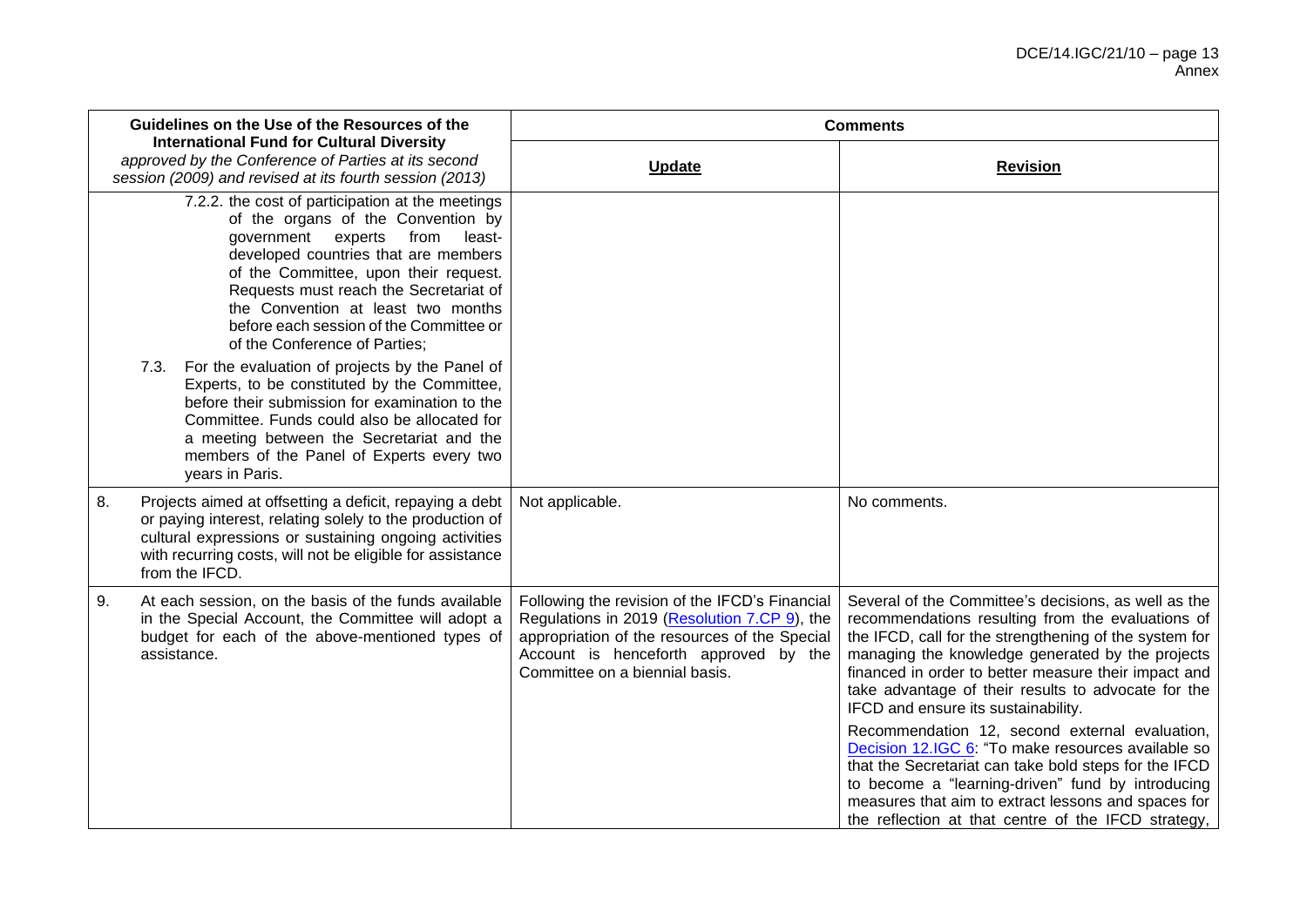| Guidelines on the Use of the Resources of the                                                                                                                                                                                                                                       | <b>Comments</b> |                                                                                                                                                                                                                                                                                                                                                                                                                                                                                                  |  |
|-------------------------------------------------------------------------------------------------------------------------------------------------------------------------------------------------------------------------------------------------------------------------------------|-----------------|--------------------------------------------------------------------------------------------------------------------------------------------------------------------------------------------------------------------------------------------------------------------------------------------------------------------------------------------------------------------------------------------------------------------------------------------------------------------------------------------------|--|
| <b>International Fund for Cultural Diversity</b><br>approved by the Conference of Parties at its second<br>session (2009) and revised at its fourth session (2013)                                                                                                                  | <b>Update</b>   | <b>Revision</b>                                                                                                                                                                                                                                                                                                                                                                                                                                                                                  |  |
|                                                                                                                                                                                                                                                                                     |                 | including hiring of dedicated staff at the Secretariat<br>responsible for project monitoring and evaluation"<br>and the recommended implementation action: "Invite<br>the Intergovernmental Committee to commit to<br>regularly allocating a percentage of either<br>IFCD project funding or IFCD total income to learning<br>(monitoring and evaluation of human resources, tools<br>and products)".                                                                                            |  |
|                                                                                                                                                                                                                                                                                     |                 | Recommendation 13, second external evaluation,<br>Decision 12.IGC 6: "To conduct random IFCD project<br>independent evaluations in order to build a<br>knowledge base on the projects and extract lessons<br>from the different experiences"<br>and<br>the<br>recommended implementation action: "Set aside a<br>sum equivalent to 3% of project funding (roughly<br>US\$18,000 each year assuming US\$600,000 in<br>project funding) for IFCD-commissioned independent<br>project evaluations". |  |
|                                                                                                                                                                                                                                                                                     |                 | Paragraph 23 of the current Guidelines provides for<br>the possibility of carrying out ex-post facto project<br>evaluations.                                                                                                                                                                                                                                                                                                                                                                     |  |
| <b>Beneficiaries</b>                                                                                                                                                                                                                                                                |                 |                                                                                                                                                                                                                                                                                                                                                                                                                                                                                                  |  |
| Entitled to benefit from the IFCD:<br>10.<br>10.1. For projects:<br>10.1.1. all developing countries which are<br>Parties to the Convention;                                                                                                                                        | Not applicable. | No comments.                                                                                                                                                                                                                                                                                                                                                                                                                                                                                     |  |
| 10.1.2. non-governmental<br>organizations<br>(NGOs) coming from developing<br>countries that are Parties to the<br>Convention, which meet the definition<br>of civil society and criteria regulating<br>admission of its representatives at<br>meetings of organs of the Convention |                 |                                                                                                                                                                                                                                                                                                                                                                                                                                                                                                  |  |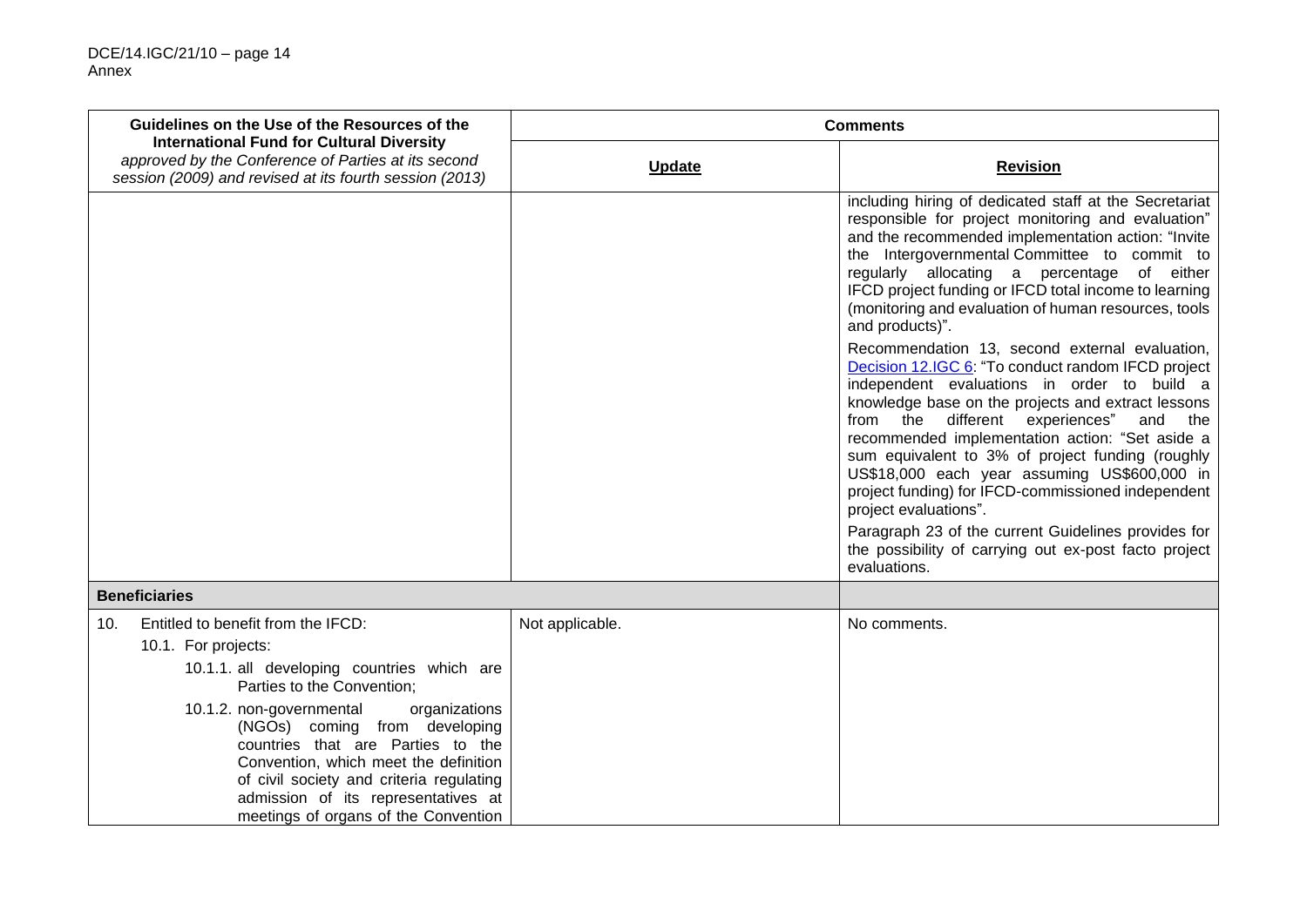| Guidelines on the Use of the Resources of the                                                                                                                                                                                                                                                                                                  |               | <b>Comments</b> |
|------------------------------------------------------------------------------------------------------------------------------------------------------------------------------------------------------------------------------------------------------------------------------------------------------------------------------------------------|---------------|-----------------|
| <b>International Fund for Cultural Diversity</b><br>approved by the Conference of Parties at its second<br>session (2009) and revised at its fourth session (2013)                                                                                                                                                                             | <b>Update</b> | <b>Revision</b> |
| as mentioned in the Operational<br>Guidelines relating to the role and<br>participation of civil society;                                                                                                                                                                                                                                      |               |                 |
| 10.1.3. international<br>non-governmental<br>organizations (INGOs), which meet the<br>definition of civil society and criteria<br>admission<br>regulating<br>of<br>its<br>representatives at meetings of organs<br>of the Convention as mentioned in the<br>Operational Guidelines relating to the<br>role and participation of civil society; |               |                 |
| 10.1.4. micro, small and medium enterprises<br>of the private sector active in the<br>cultural field of developing countries<br>that are Parties to the Convention, to<br>the limit of available funds from<br>contributions provided by the private<br>sector, in full conformity with the<br>domestic<br>laws of the Parties<br>concerned;   |               |                 |
| 10.2. For participatory assistance:                                                                                                                                                                                                                                                                                                            |               |                 |
| 10.2.1. public or private organizations or<br>individuals from developing countries,<br>in conformity with Article 23.7 of the<br>Convention;                                                                                                                                                                                                  |               |                 |
| 10.2.2. governmental experts from least-<br>developed countries,<br>which<br>are<br>members of the Committee.                                                                                                                                                                                                                                  |               |                 |
| 10.3. To avoid any conflict of interest, National<br>Commissions and any other organizations<br>participating in the pre-selection or approval of<br>projects submitted to the Secretariat are not<br>eligible for IFCD funding.                                                                                                               |               |                 |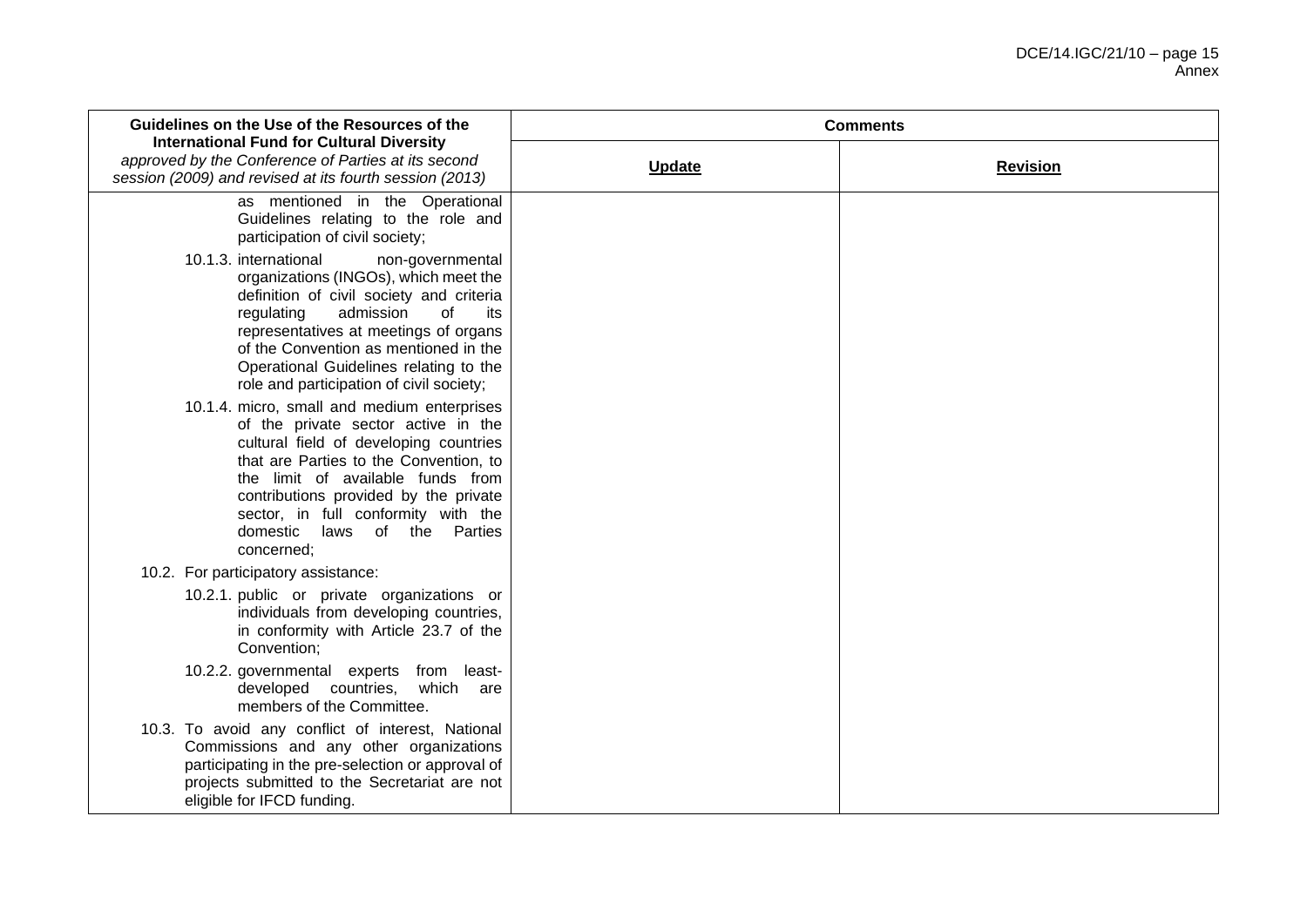| Guidelines on the Use of the Resources of the | <b>Comments</b>                                                                                                                                                                                                                                                                                                                                                                                                                                                                                                                                                                                                                                                                                                                                     |                                                                                                                                                                                                                                                                                                                                                                                                                                                                                                                                                                                                    |                 |
|-----------------------------------------------|-----------------------------------------------------------------------------------------------------------------------------------------------------------------------------------------------------------------------------------------------------------------------------------------------------------------------------------------------------------------------------------------------------------------------------------------------------------------------------------------------------------------------------------------------------------------------------------------------------------------------------------------------------------------------------------------------------------------------------------------------------|----------------------------------------------------------------------------------------------------------------------------------------------------------------------------------------------------------------------------------------------------------------------------------------------------------------------------------------------------------------------------------------------------------------------------------------------------------------------------------------------------------------------------------------------------------------------------------------------------|-----------------|
|                                               | <b>International Fund for Cultural Diversity</b><br>approved by the Conference of Parties at its second<br>session (2009) and revised at its fourth session (2013)                                                                                                                                                                                                                                                                                                                                                                                                                                                                                                                                                                                  | <b>Update</b>                                                                                                                                                                                                                                                                                                                                                                                                                                                                                                                                                                                      | <b>Revision</b> |
|                                               | <b>Funding and submission ceilings</b>                                                                                                                                                                                                                                                                                                                                                                                                                                                                                                                                                                                                                                                                                                              |                                                                                                                                                                                                                                                                                                                                                                                                                                                                                                                                                                                                    |                 |
| 11.                                           | Regarding the funding and submission ceilings, the<br>following shall be taken into consideration:<br>11.1 the maximum amount requested from the<br>IFCD for each project is US\$100,000;<br>11.2 the project implementation period can be<br>between 12 and 24 months;<br>11.3 National Commissions or other official<br>channels designated by Parties can forward a<br>maximum of four applications per funding<br>cycle, maximum two per Party (public<br>authority/institution) and maximum two from                                                                                                                                                                                                                                           | Not applicable.                                                                                                                                                                                                                                                                                                                                                                                                                                                                                                                                                                                    | No comments.    |
|                                               | NGOs;<br>11.4 Each INGO may present a maximum of two<br>applications per funding cycle with written<br>support from beneficiary countries.<br>Pre-selection process at the country level                                                                                                                                                                                                                                                                                                                                                                                                                                                                                                                                                            |                                                                                                                                                                                                                                                                                                                                                                                                                                                                                                                                                                                                    |                 |
|                                               |                                                                                                                                                                                                                                                                                                                                                                                                                                                                                                                                                                                                                                                                                                                                                     |                                                                                                                                                                                                                                                                                                                                                                                                                                                                                                                                                                                                    |                 |
| 12.                                           | Regarding the pre-selection process at the country<br>level, the following shall be taken into consideration:<br>12.1. National Commissions or other official<br>channels designated by the Parties shall<br>launch a call for funding requests within their<br>countries, setting appropriate deadlines that<br>take into account the submission deadlines<br>communicated by the Secretariat;<br>12.2. National Commissions or other official<br>channels designated by the Parties shall form<br>a pre-selection panel made up of, in particular,<br>Ministries of Culture and/or other Ministries<br>responsible for the cultural industries, and<br>members of civil society organizations<br>specializing in the field of culture to evaluate | Since 2015, date when the IFCD online<br>platform was created, the call for funding<br>applications is launched directly by the<br>Secretariat and projects are submitted<br>directly through the platform. The role of<br>the National Commissions is to promote<br>this call at the national level.<br>The Committee requested the Secretariat<br>to work with the National Points of<br>Contact on the pre-selection process, in<br>the event that National Commissions<br>were not in a position to undertake their<br>responsibilities within the allocated<br>deadlines (Decision 12.IGC 6). | No comments.    |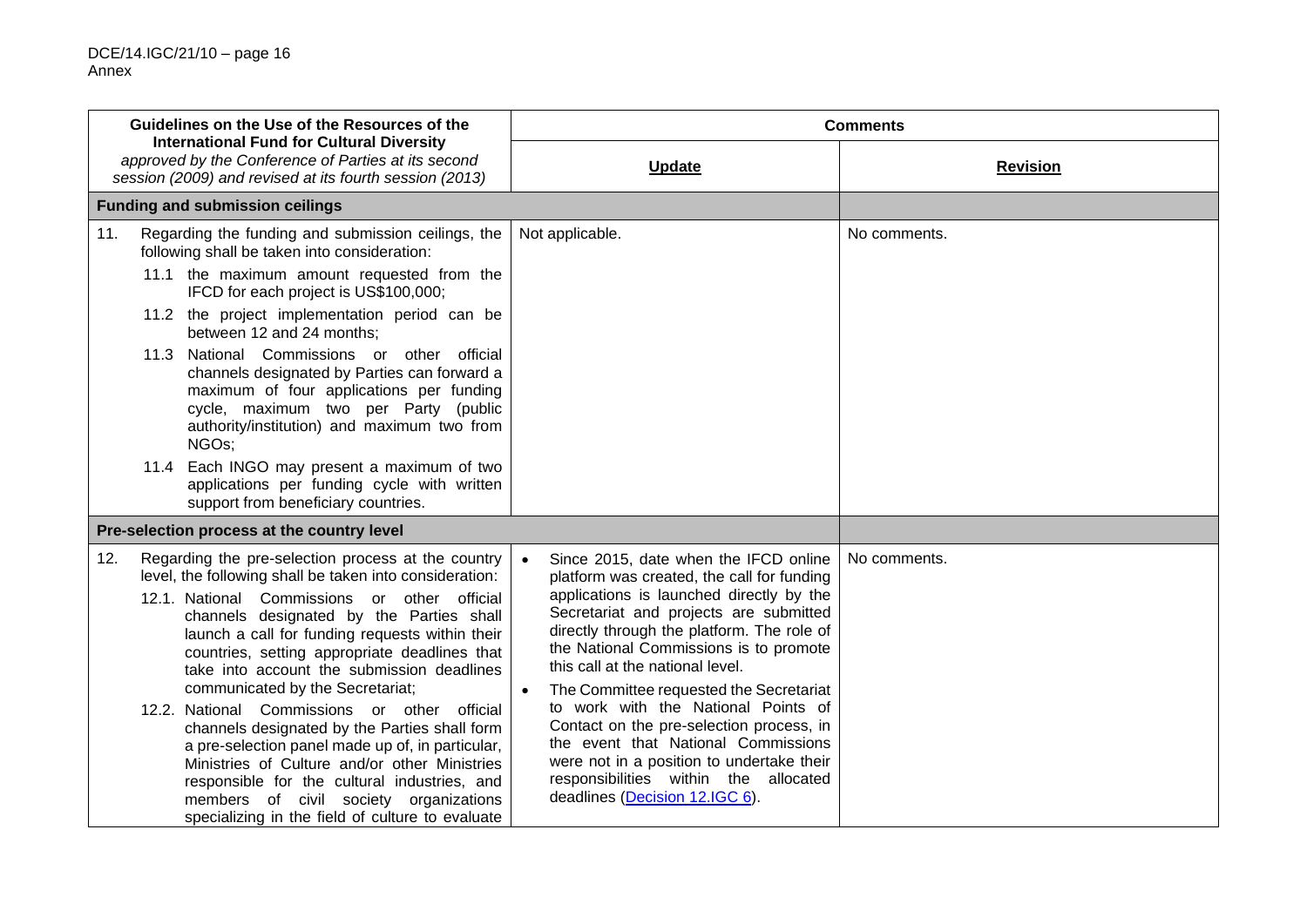|     | Guidelines on the Use of the Resources of the                                                                                                                                                                                                                                                                                                                                                                                                                                                                                                                                                                                                                                                                                                                                                                                                                                           |                                                                                                                                                                                                                                                                                                                                                                                                                                                                                                                                                                                    | <b>Comments</b> |
|-----|-----------------------------------------------------------------------------------------------------------------------------------------------------------------------------------------------------------------------------------------------------------------------------------------------------------------------------------------------------------------------------------------------------------------------------------------------------------------------------------------------------------------------------------------------------------------------------------------------------------------------------------------------------------------------------------------------------------------------------------------------------------------------------------------------------------------------------------------------------------------------------------------|------------------------------------------------------------------------------------------------------------------------------------------------------------------------------------------------------------------------------------------------------------------------------------------------------------------------------------------------------------------------------------------------------------------------------------------------------------------------------------------------------------------------------------------------------------------------------------|-----------------|
|     | <b>International Fund for Cultural Diversity</b><br>approved by the Conference of Parties at its second<br>session (2009) and revised at its fourth session (2013)                                                                                                                                                                                                                                                                                                                                                                                                                                                                                                                                                                                                                                                                                                                      | <b>Update</b>                                                                                                                                                                                                                                                                                                                                                                                                                                                                                                                                                                      | <b>Revision</b> |
|     | and pre-select projects to be submitted to the<br>Secretariat;<br>12.3. the pre-selection panel is to undertake an<br>assessment on how the projects are relevant,<br>meet the country's needs and priorities, and<br>have been subject to consultation among<br>stakeholders.                                                                                                                                                                                                                                                                                                                                                                                                                                                                                                                                                                                                          | Recommendation 9, second external<br>$\bullet$<br>evaluation, Decision 12.IGC 6 "To<br>strengthen the capacity of the National<br>Commissions as key actors involved in<br>the application process in order to<br>improve the selection process and avoid<br>the non-selection of good quality projects.<br>A good step forward would be ensuring<br>that each National Commission appoints<br>a focal person in charge of coordinating<br>IFCD issues for at least two years, and<br>that in case of changes, the same person<br>ensures the transfer of knowledge and<br>files". |                 |
|     | Procedure for the submission of funding requests                                                                                                                                                                                                                                                                                                                                                                                                                                                                                                                                                                                                                                                                                                                                                                                                                                        |                                                                                                                                                                                                                                                                                                                                                                                                                                                                                                                                                                                    |                 |
| 13. | Regarding the procedure for the submission of<br>funding requests, the following shall be taken into<br>consideration:<br>13.1. the Secretariat shall launch the call for funding<br>requests in January each year. All funding<br>requests will be received by the Secretariat by<br>15 May at the latest. Those received after the<br>deadline are considered ineligible;<br>13.2. funding requests by Parties and NGOs are<br>submitted to the Secretariat through the<br>National Commissions or other official<br>channels designated by the Parties, that<br>ensure projects are relevant and meet the<br>country's needs and priorities;<br>13.3. funding requests by INGOs are submitted<br>directly to the Secretariat with written support<br>from the beneficiaries concerned to ensure<br>projects are relevant and meet the<br>beneficiary's needs and priorities. Funding | Factual changes enacted in the application<br>process in the last few years:<br>Due to the shift of Committee sessions<br>$\bullet$<br>from the end to the beginning of the year<br>from 2020 onwards (Decision 12.IGC 13<br>and resolution 7.CP.10), the launch of<br>calls has been deferred to March each<br>year.<br>$\bullet$<br>Since 2015, all funding applications have<br>been submitted directly to the<br>Secretariat through the online platform.<br>The form is the same for all types of<br>applicants, whether they are NGOs or<br>INGO <sub>s</sub> .              | No comments.    |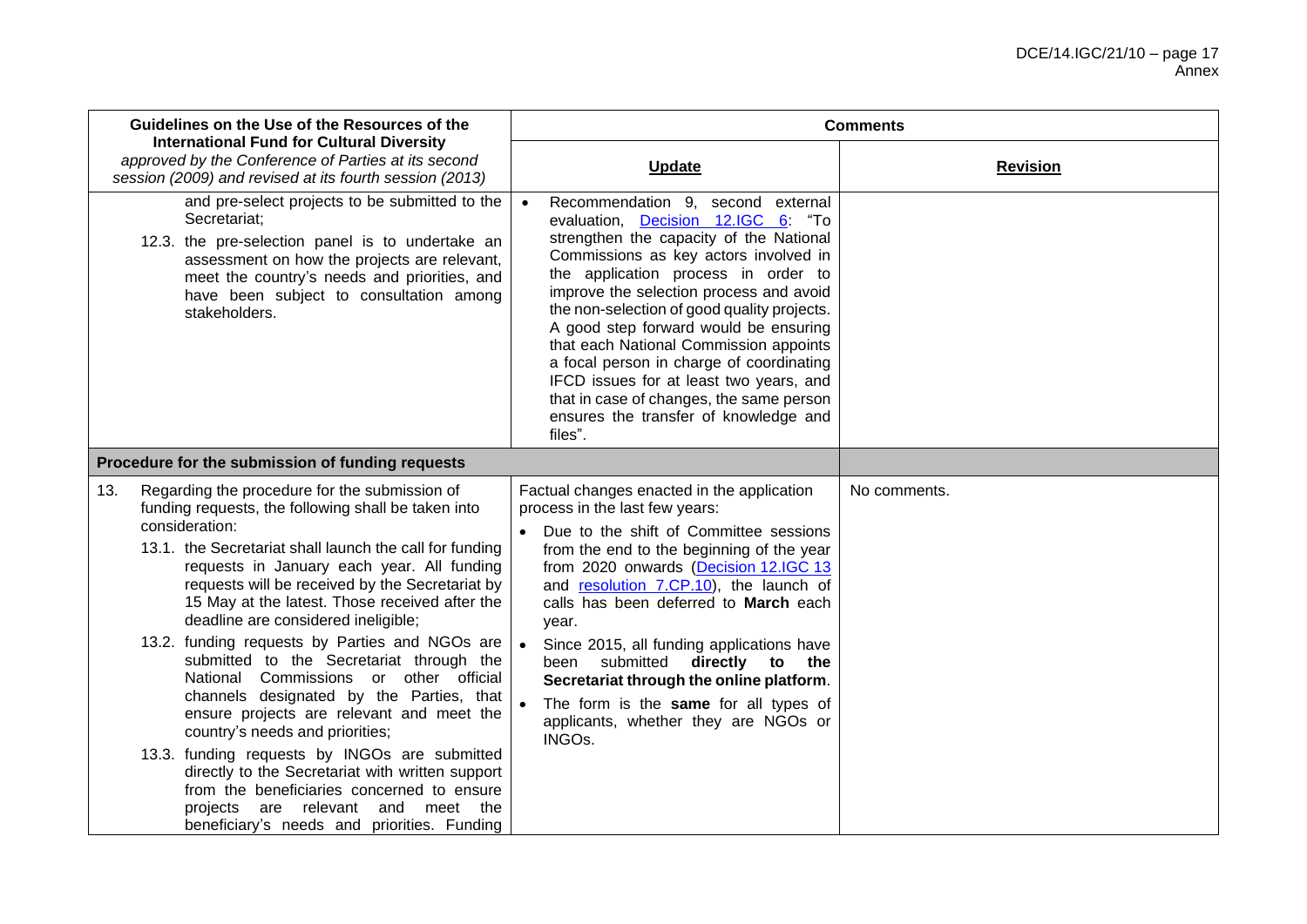| Guidelines on the Use of the Resources of the                                                                                                                                                                                                                                                                                                                                                                                                                                                                                                                                                         | <b>Comments</b>                                                                                                                                                                                                                                                                                                                                                                                 |                                                                                                                                                                                                                                                                                                                                                                                                  |
|-------------------------------------------------------------------------------------------------------------------------------------------------------------------------------------------------------------------------------------------------------------------------------------------------------------------------------------------------------------------------------------------------------------------------------------------------------------------------------------------------------------------------------------------------------------------------------------------------------|-------------------------------------------------------------------------------------------------------------------------------------------------------------------------------------------------------------------------------------------------------------------------------------------------------------------------------------------------------------------------------------------------|--------------------------------------------------------------------------------------------------------------------------------------------------------------------------------------------------------------------------------------------------------------------------------------------------------------------------------------------------------------------------------------------------|
| <b>International Fund for Cultural Diversity</b><br>approved by the Conference of Parties at its second<br>session (2009) and revised at its fourth session (2013)                                                                                                                                                                                                                                                                                                                                                                                                                                    | <b>Update</b>                                                                                                                                                                                                                                                                                                                                                                                   | <b>Revision</b>                                                                                                                                                                                                                                                                                                                                                                                  |
| requests by INGOs are submitted on a<br>separate form and must demonstrate a sub-<br>regional, regional or inter-regional impact;<br>13.4. upon receiving the requests, the Secretariat<br>will perform a technical assessment to ensure<br>that the applications are complete, fall within<br>the areas of intervention of the IFCD and<br>therefore are eligible. Upon completion, the<br>Secretariat will forward eligible project files to<br>the members of the Panel of Experts for<br>evaluation.                                                                                              |                                                                                                                                                                                                                                                                                                                                                                                                 |                                                                                                                                                                                                                                                                                                                                                                                                  |
| <b>Funding request forms</b>                                                                                                                                                                                                                                                                                                                                                                                                                                                                                                                                                                          |                                                                                                                                                                                                                                                                                                                                                                                                 |                                                                                                                                                                                                                                                                                                                                                                                                  |
| Forms provided by the Secretariat on the website of<br>14.<br>the 2005 Convention shall be used and considered<br>the official funding request forms.                                                                                                                                                                                                                                                                                                                                                                                                                                                 | Not applicable.                                                                                                                                                                                                                                                                                                                                                                                 | No comments.                                                                                                                                                                                                                                                                                                                                                                                     |
| 15.<br>All funding requests shall be submitted in either<br>English or French and contain the following<br>information:<br>15.1. background information about the beneficiary,<br>including mission and<br>activities,<br>and<br>biographical information about project staff<br>members;<br>15.2. a brief summary of the project;<br>15.3. a project outline (title, short- and long-term<br>measurable objectives, country context and<br>needs assessment, activities and expected<br>results, including the cultural, social and<br>economic<br>beneficiaries<br>impact,<br>and<br>partnerships); | Recommendation 21, second<br>external<br>evaluation, Decision 12.IGC 6: "To devote<br>more attention to the capacity of project<br>partners [applicants] and give this factor<br>greater weight in the selection process<br>Include elements that prove the capacity of<br>partners [applicants] (such as experience,<br>sector expertise, past performance and<br>participation in networks)". | The study of existing practices in other<br>$\bullet$<br>organizations that fund culture or social change<br>(see document DCE/21/14.IGC/9) brought to light<br>that part of the funds granted to the project were<br>dedicated to its evaluation.<br>An assessment of the risks associated with<br>project implementation and mitigation measures<br>could be included in funding applications. |
| 15.4. the name and address of the representative of<br>the beneficiaries' organization that will hold                                                                                                                                                                                                                                                                                                                                                                                                                                                                                                 |                                                                                                                                                                                                                                                                                                                                                                                                 |                                                                                                                                                                                                                                                                                                                                                                                                  |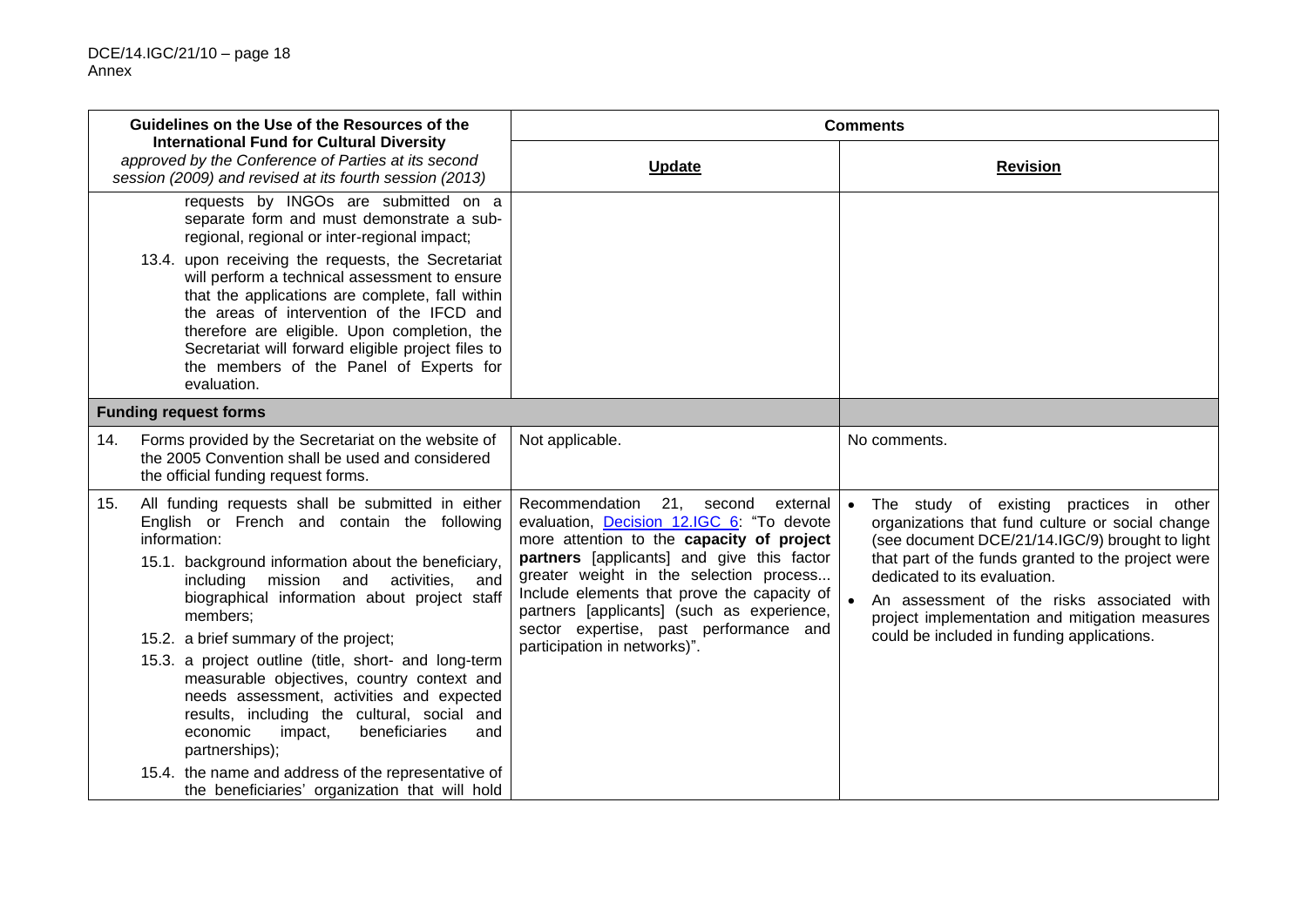| Guidelines on the Use of the Resources of the                                                                                                                                                                                                                                                                                       |                 | <b>Comments</b> |  |
|-------------------------------------------------------------------------------------------------------------------------------------------------------------------------------------------------------------------------------------------------------------------------------------------------------------------------------------|-----------------|-----------------|--|
| <b>International Fund for Cultural Diversity</b><br>approved by the Conference of Parties at its second<br>session (2009) and revised at its fourth session (2013)                                                                                                                                                                  | <b>Update</b>   | <b>Revision</b> |  |
| financial and administrative responsibility for<br>implementation of the project;                                                                                                                                                                                                                                                   |                 |                 |  |
| 15.5. a work schedule and time frame;                                                                                                                                                                                                                                                                                               |                 |                 |  |
| 15.6. measures to promote the sustainability of the<br>proposed project;                                                                                                                                                                                                                                                            |                 |                 |  |
| 15.7. a detailed budget, including the amount of<br>funding sought from the IFCD, as well as other<br>sources. Self or co-funding is encouraged to<br>the extent possible. Expenditures for project-<br>related overhead costs required to implement<br>the project are limited to a maximum of 30% of<br>the total project budget; |                 |                 |  |
| 15.8. any information relating to the status of<br>completion of earlier funding requests from the<br>IFCD.                                                                                                                                                                                                                         |                 |                 |  |
| <b>Panel of Experts</b>                                                                                                                                                                                                                                                                                                             |                 |                 |  |
| A six-member Panel of Experts shall be proposed by<br>16.<br>the Secretariat to the Committee for its approval<br>based on the following criteria:<br>equitable geographical<br>distribution<br>and<br>representation;                                                                                                              | Not applicable. | No comments.    |  |
| university degree or professional experience in<br>the fields of cultural policy and/or cultural<br>industries;                                                                                                                                                                                                                     |                 |                 |  |
| experience in evaluating projects;'                                                                                                                                                                                                                                                                                                 |                 |                 |  |
| experience in international<br>professional<br>cooperation;                                                                                                                                                                                                                                                                         |                 |                 |  |
| in-depth professional experience in one of the<br>UNESCO regions';                                                                                                                                                                                                                                                                  |                 |                 |  |
| gender equality;                                                                                                                                                                                                                                                                                                                    |                 |                 |  |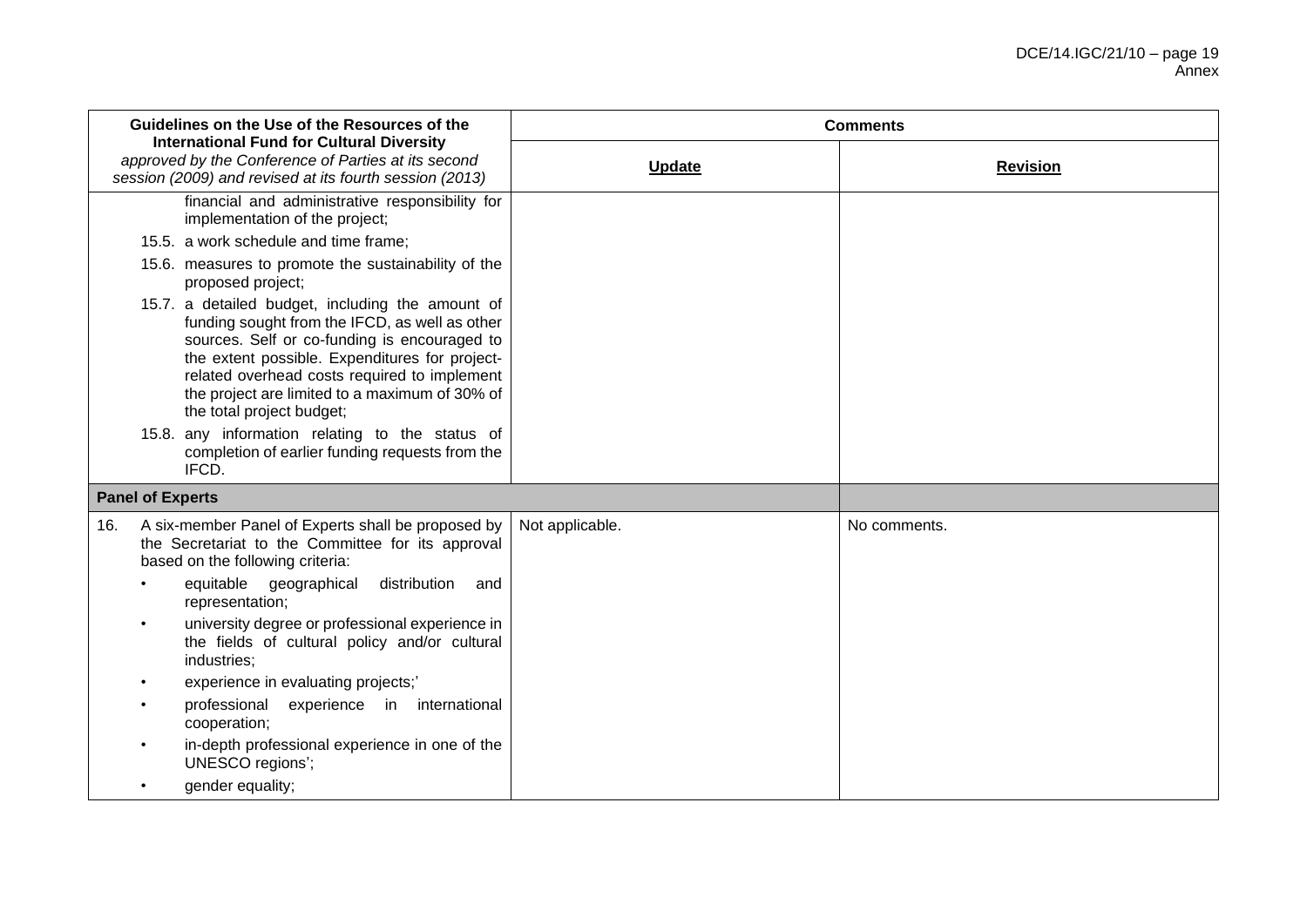| Guidelines on the Use of the Resources of the                                                                                                                                                                                                                                                                                                                                                                                                                                             |                                                                                                                                                                                                                                                                                                                                                                                                                                                                                                                             | <b>Comments</b>                                                                                                                                                                                                                                                                                                                                                                                                                                                                                                                                         |
|-------------------------------------------------------------------------------------------------------------------------------------------------------------------------------------------------------------------------------------------------------------------------------------------------------------------------------------------------------------------------------------------------------------------------------------------------------------------------------------------|-----------------------------------------------------------------------------------------------------------------------------------------------------------------------------------------------------------------------------------------------------------------------------------------------------------------------------------------------------------------------------------------------------------------------------------------------------------------------------------------------------------------------------|---------------------------------------------------------------------------------------------------------------------------------------------------------------------------------------------------------------------------------------------------------------------------------------------------------------------------------------------------------------------------------------------------------------------------------------------------------------------------------------------------------------------------------------------------------|
| <b>International Fund for Cultural Diversity</b><br>approved by the Conference of Parties at its second<br>session (2009) and revised at its fourth session (2013)                                                                                                                                                                                                                                                                                                                        | <b>Update</b>                                                                                                                                                                                                                                                                                                                                                                                                                                                                                                               | <b>Revision</b>                                                                                                                                                                                                                                                                                                                                                                                                                                                                                                                                         |
| "fluency in French or English and, if possible,<br>a good understanding of the other language.                                                                                                                                                                                                                                                                                                                                                                                            |                                                                                                                                                                                                                                                                                                                                                                                                                                                                                                                             |                                                                                                                                                                                                                                                                                                                                                                                                                                                                                                                                                         |
| 16.1. Members of the Panel of Experts have a four-<br>year mandate. Half are renewed each two<br>years in order to ensure the continuity of work;                                                                                                                                                                                                                                                                                                                                         |                                                                                                                                                                                                                                                                                                                                                                                                                                                                                                                             |                                                                                                                                                                                                                                                                                                                                                                                                                                                                                                                                                         |
| 16.2. A coordinator shall be designated from among<br>the six members of the Panel of Experts by the<br>members themselves;                                                                                                                                                                                                                                                                                                                                                               |                                                                                                                                                                                                                                                                                                                                                                                                                                                                                                                             |                                                                                                                                                                                                                                                                                                                                                                                                                                                                                                                                                         |
| 16.3. A meeting is organized for the Panel of Experts<br>by the Secretariat every two years in Paris;                                                                                                                                                                                                                                                                                                                                                                                     |                                                                                                                                                                                                                                                                                                                                                                                                                                                                                                                             |                                                                                                                                                                                                                                                                                                                                                                                                                                                                                                                                                         |
| 16.4. The Panel of Experts is responsible for<br>preparing recommendations for the Committee<br>for examination and possible approval. The<br>Coordinator shall be invited to the Committee's<br>ordinary session when it examines projects<br>recommended by the Panel of Experts;<br>16.5. Each project application should be assessed<br>by two experts using the evaluation forms<br>provided by the Secretariat. No expert should<br>assess a project from his/her country.          |                                                                                                                                                                                                                                                                                                                                                                                                                                                                                                                             |                                                                                                                                                                                                                                                                                                                                                                                                                                                                                                                                                         |
| <b>Recommendations by the Panel of Experts</b>                                                                                                                                                                                                                                                                                                                                                                                                                                            |                                                                                                                                                                                                                                                                                                                                                                                                                                                                                                                             |                                                                                                                                                                                                                                                                                                                                                                                                                                                                                                                                                         |
| The Panel of Experts shall undertake an evaluation<br>17.<br>of funding requests it receives from the Secretariat,<br>using the official evaluation tools and taking into<br>account the overall objectives of the IFCD.<br>17.1. 'The Panel of Experts can recommend to the<br>Committee:<br>17.1.1. a list of projects to be funded within the<br>limits of the funds available;<br>17.1.2. only projects that receive at least 75%<br>of the maximum number of points<br>attributable; | 6,<br>Recommendation<br>second<br>external<br>evaluation, Decision 12.IGC 6. "To allocate<br>extra criteria in the proposal scoring system to<br>projects promoting certain strategic themes<br>and/or geographic regions in order to fine-<br>tune project selection and reduce the<br>challenges emerging from the 30-point<br>decision as well as geographic imbalance".<br>The Committee is already implementing both<br>this recommendation<br>aspects of<br>by<br>requesting:<br>the coordinator of the IFCD Panel of | Practical arrangements are needed to implement the<br>following recommendations as adopted by the<br>Committee (Decision 12.IGC 6):<br>15,<br>Recommendation<br>$\bullet$<br>second<br>external<br>evaluation: "To positively discriminate project<br>proposals that include concrete actions aimed at<br>increasing women's representation in key areas<br>of cultural activity and/or aimed at challenging<br>traditional women's roles".<br>Recommendation<br>21,<br>second<br>external<br>$\bullet$<br>evaluation: "To devote more attention to the |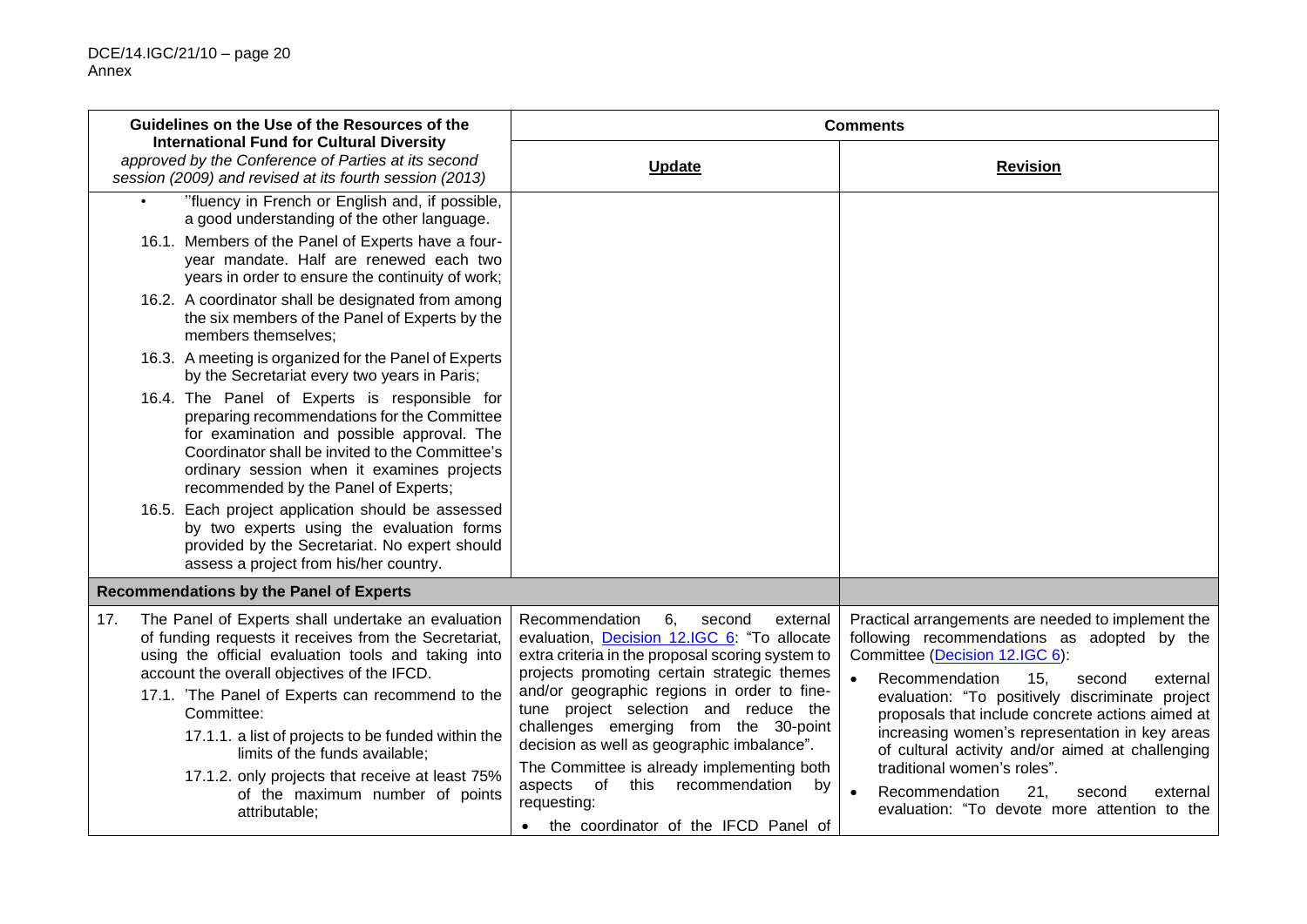| Guidelines on the Use of the Resources of the<br><b>International Fund for Cultural Diversity</b><br>approved by the Conference of Parties at its second<br>session (2009) and revised at its fourth session (2013) |                                                                                                                                                                                                                                                                                                                                                                                                                                                                                                                                                                                                                                                                                                                                | <b>Comments</b>                                                                                                                                                                                                                                                                        |                                                                                                                                                                                                                                                                                  |
|---------------------------------------------------------------------------------------------------------------------------------------------------------------------------------------------------------------------|--------------------------------------------------------------------------------------------------------------------------------------------------------------------------------------------------------------------------------------------------------------------------------------------------------------------------------------------------------------------------------------------------------------------------------------------------------------------------------------------------------------------------------------------------------------------------------------------------------------------------------------------------------------------------------------------------------------------------------|----------------------------------------------------------------------------------------------------------------------------------------------------------------------------------------------------------------------------------------------------------------------------------------|----------------------------------------------------------------------------------------------------------------------------------------------------------------------------------------------------------------------------------------------------------------------------------|
|                                                                                                                                                                                                                     |                                                                                                                                                                                                                                                                                                                                                                                                                                                                                                                                                                                                                                                                                                                                | <b>Update</b>                                                                                                                                                                                                                                                                          | <b>Revision</b>                                                                                                                                                                                                                                                                  |
|                                                                                                                                                                                                                     | 17.1.3. only one project per beneficiary;<br>17.1.4. if applicable, adjustment of the funds<br>requested for projects and activities<br>from the IFCD with accompanying<br>explanation(s).<br>17.2. The Secretariat shall make available online<br>four weeks before the Committee session all<br>files,<br>their<br>evaluation<br>project<br>and<br>recommendation by the Panel of Experts.                                                                                                                                                                                                                                                                                                                                   | Experts to allocate one bonus point to<br>projects from countries that have never<br>received funding (Decision 12.IGC 6).<br>the Panel of Experts to recommend for<br>approval the highest-scoring projects,<br>attaining at least 30 points, within the limit<br>of funds available. | capacity of project partners [applicants] and give<br>this factor greater weight in the selection<br>process Include elements that prove the<br>capacity of partners [applicants] (such as<br>experience, sector expertise, past performance<br>and participation in networks)". |
|                                                                                                                                                                                                                     | 'Decision-making of the Committee                                                                                                                                                                                                                                                                                                                                                                                                                                                                                                                                                                                                                                                                                              |                                                                                                                                                                                                                                                                                        |                                                                                                                                                                                                                                                                                  |
| 18.                                                                                                                                                                                                                 | The Committee shall examine and approve projects<br>at its ordinary session.                                                                                                                                                                                                                                                                                                                                                                                                                                                                                                                                                                                                                                                   | Not applicable.                                                                                                                                                                                                                                                                        | No comments.                                                                                                                                                                                                                                                                     |
| 19.                                                                                                                                                                                                                 | "To facilitate the decision-making of the Committee,<br>the recommendations of the Panel of Experts will be<br>accompanied by a detailed presentation, including:<br>19.1 a brief summary of the project presented in the<br>request;<br>19.2 the potential impact and expected results;<br>19.3 an opinion on the amount to be financed from<br>the IFCD;<br>19.4 the relevance/appropriateness of the project to<br>the objectives of the IFCD as well as to the<br>areas of intervention of the IFCD;<br>19.5 an assessment of the feasibility of the project<br>proposed, the relevance and effectiveness of<br>its modalities of execution, as well as the<br>expected<br>structural<br>impacts,<br>where<br>appropriate; | Not applicable.                                                                                                                                                                                                                                                                        | No comments.                                                                                                                                                                                                                                                                     |
|                                                                                                                                                                                                                     | 19.6 an analysis of the sustainability of the project,<br>reflecting the level of ownership demonstrated<br>by the beneficiaries, plans for longer-term<br>expected results that go beyond the output                                                                                                                                                                                                                                                                                                                                                                                                                                                                                                                          |                                                                                                                                                                                                                                                                                        |                                                                                                                                                                                                                                                                                  |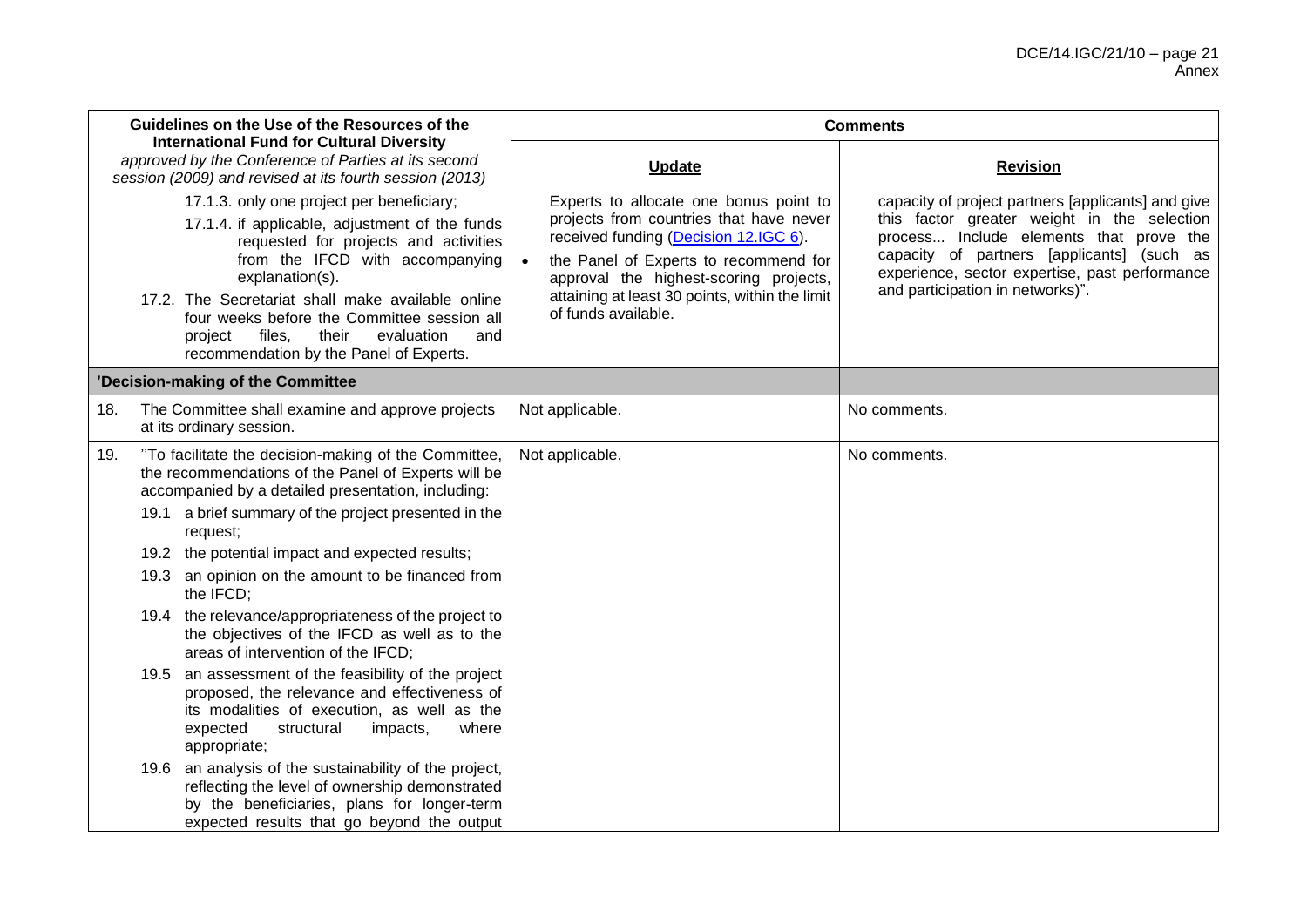| Guidelines on the Use of the Resources of the<br><b>International Fund for Cultural Diversity</b><br>approved by the Conference of Parties at its second<br>session (2009) and revised at its fourth session (2013) |                                                                                                                                                                                                                                                                                                                                                                                                                                                      | <b>Comments</b>                                                                                                                                                                                                                                                                                                                                                                                                                                                                                                                                                                                                                   |                 |
|---------------------------------------------------------------------------------------------------------------------------------------------------------------------------------------------------------------------|------------------------------------------------------------------------------------------------------------------------------------------------------------------------------------------------------------------------------------------------------------------------------------------------------------------------------------------------------------------------------------------------------------------------------------------------------|-----------------------------------------------------------------------------------------------------------------------------------------------------------------------------------------------------------------------------------------------------------------------------------------------------------------------------------------------------------------------------------------------------------------------------------------------------------------------------------------------------------------------------------------------------------------------------------------------------------------------------------|-----------------|
|                                                                                                                                                                                                                     |                                                                                                                                                                                                                                                                                                                                                                                                                                                      | <b>Update</b>                                                                                                                                                                                                                                                                                                                                                                                                                                                                                                                                                                                                                     | <b>Revision</b> |
|                                                                                                                                                                                                                     | level, as well as the potential of projects to<br>produce structural effects or put in place<br>measures/create<br>conditions<br>for<br>future<br>structural effects to take hold;                                                                                                                                                                                                                                                                   |                                                                                                                                                                                                                                                                                                                                                                                                                                                                                                                                                                                                                                   |                 |
|                                                                                                                                                                                                                     | 19.7 an assessment as to the interest of the project;<br>19.8 an assessment of how the project takes into<br>consideration gender equality.                                                                                                                                                                                                                                                                                                          |                                                                                                                                                                                                                                                                                                                                                                                                                                                                                                                                                                                                                                   |                 |
| <b>Monitoring</b>                                                                                                                                                                                                   |                                                                                                                                                                                                                                                                                                                                                                                                                                                      |                                                                                                                                                                                                                                                                                                                                                                                                                                                                                                                                                                                                                                   |                 |
| 20.                                                                                                                                                                                                                 | UNESCO shall develop a systemic and risk-based<br>project monitoring system with adequate human and<br>financial resources to identify and address project<br>implementation challenges and to ensure project<br>sustainability. This monitoring system shall be based<br>on short and long term objectives and SMART <sup>3</sup><br>indicators."                                                                                                   | Not applicable.                                                                                                                                                                                                                                                                                                                                                                                                                                                                                                                                                                                                                   | No comments.    |
| 21.                                                                                                                                                                                                                 | All relevant UNESCO Field Offices shall designate a<br>focal point to cooperate with the Secretariat in<br>ensuring ongoing monitoring of IFCD projects, and<br>their complementarity and synergies with UNESCO's<br>other work at the country level. The involvement of<br>UNESCO Field Offices should also facilitate the<br>establishment of contacts and sharing of experiences<br>between IFCD project partners and potential future<br>donors. | Recommendation<br>10, second<br>external<br>evaluation, Decision 12.IGC 6 "To work with<br>field offices to ensure that on the one hand,<br>UNESCO maximizes the opportunities of<br>having an IFCD-funded project (such as<br>increased visibility, enhanced contact with the<br>cultural sector and<br>local<br>a<br>better<br>understanding of the context) and on the other<br>hand, to ensure that projects know what they<br>can (and should) expect from UNESCO field<br>offices (especially in terms of support and<br>involvement throughout<br>the diffusion,<br>implementation<br>communication<br>and<br>processes)". | No comments.    |

<sup>3.</sup> Specific, Measurable, Achievable, Relevant and Timed.